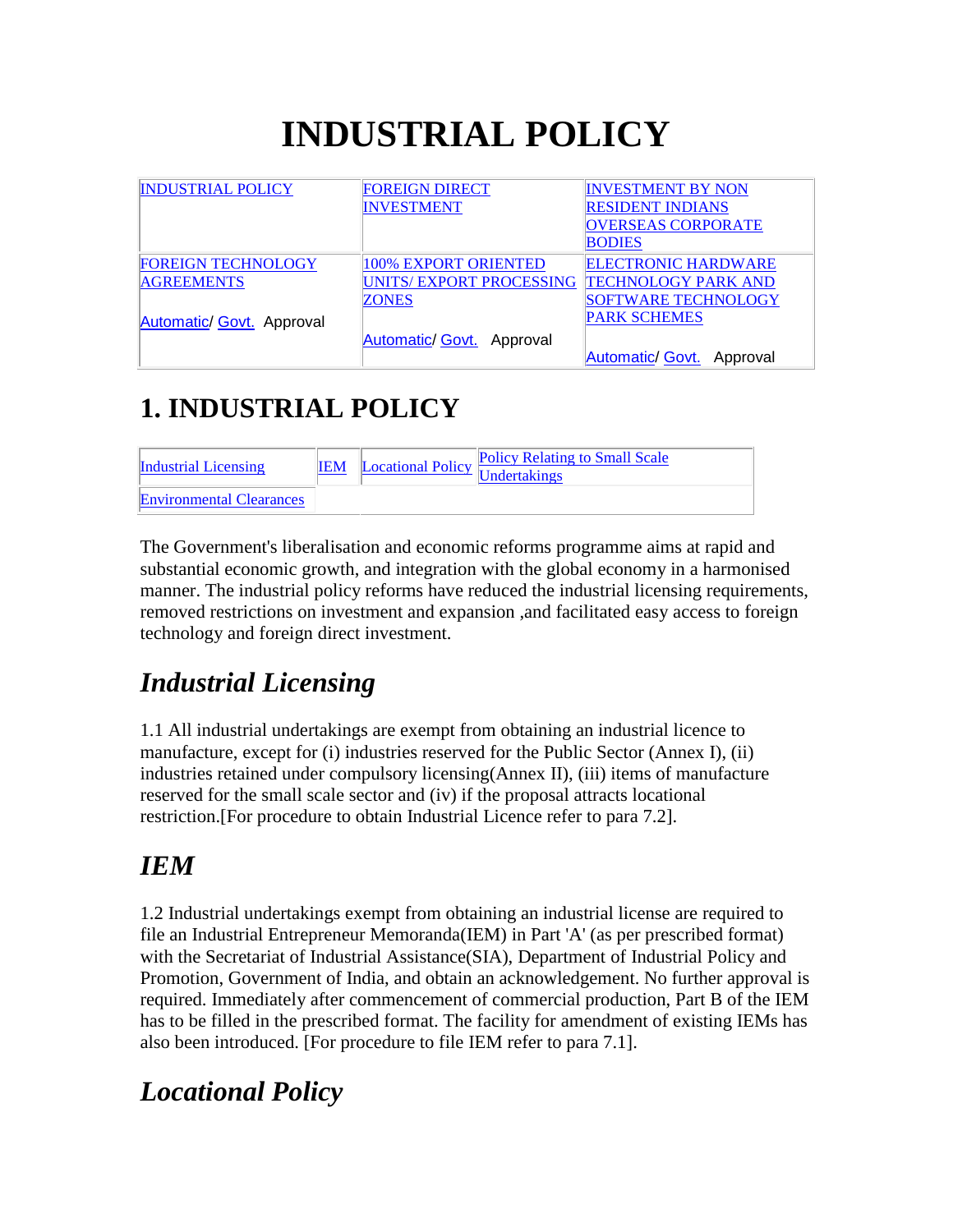1.3 Industrial undertakings are free to select the location of a project. In the case of cities with population of more than a million (as per the 1991 census), however, the proposed location should be at least 25 KM away from the Standard Urban Area limits of that city unless, it is to be located in an area designated as an "industrial area" before the 25th July, 1991.(List of cities with population of 1 million and above is given at Annexure-V). Electronics, Computer software and Printing (and any other industry which may be notified in future as "non polluting industry") are exempt from such locational restriction. Relaxation in the aforesaid locational restriction is possible if an industrial license is obtained as per the notified procedure.

1.4 The location of industrial units is further regulated by the local zoning and land use regulations as also the environmental regulations. Hence, even if the requirement of the locational policy stated in paragraph 1.3 is fulfilled, if the local zoning and land use regulations of a State Government, or the regulations of the Ministry of Environment do not permit setting up of an industry at a location, the entrepreneur would be required to abide by that decision.

### *Policy Relating to Small Scale Undertakings*

1.5 An industrial undertaking is defined as a small scale unit if the investment in fixed assets in plant and machinery does not exceed Rs 10 million. The Small Scale units can get registered with the Directorate of Industries/District Industries Centre in the State Government concerned. Such units can manufacture any item including those notified as exclusively reserved for manufacture in the small scale sector. Small scale units are also free from locational restrictions cited in paragraph 1.3 above. However, a small scale unit is not permitted more than 24 per cent equity in its paid up capital from any industrial undertaking either foreign or domestic.

1.6 Manufacture of items reserved for the small scale sector can also be taken up by nonsmall scale units, if they apply for and obtain an industrial license. In such cases, it is mandatory for the non-small scale unit to undertake an export obligation of 50 per cent . In addition, if the equity holding from another company(including foreign equity) exceeds 24 per cent, even if the investment in plant and machinery in the unit does not exceed Rs 10 million, the unit loses its small scale status. An IEM is required to be filed in such a case for de-licensed industries, and an industrial license is to be obtained in the case of items of manufacture covered under compulsory licensing.

1.7 A small scale unit manufacturing small scale reserved item(s), on exceeding the small scale investment ceiling in plant and machinery by virtue of natural growth, needs to apply for and obtain a Carry-on-Business(COB) License. No export obligation is fixed on the capacity for which the COB license is granted. However, if the unit expands its capacity for the small scale reserved item(s) further, it needs to apply for and obtain a separate industrial license. (For procedure to obtain COB licence, refer to para 7.2(d)).

1.8 It is possible that a chemical or a by-product recoverable through pollution control measures is reserved for the small scale sector. With a view to adopting pollution control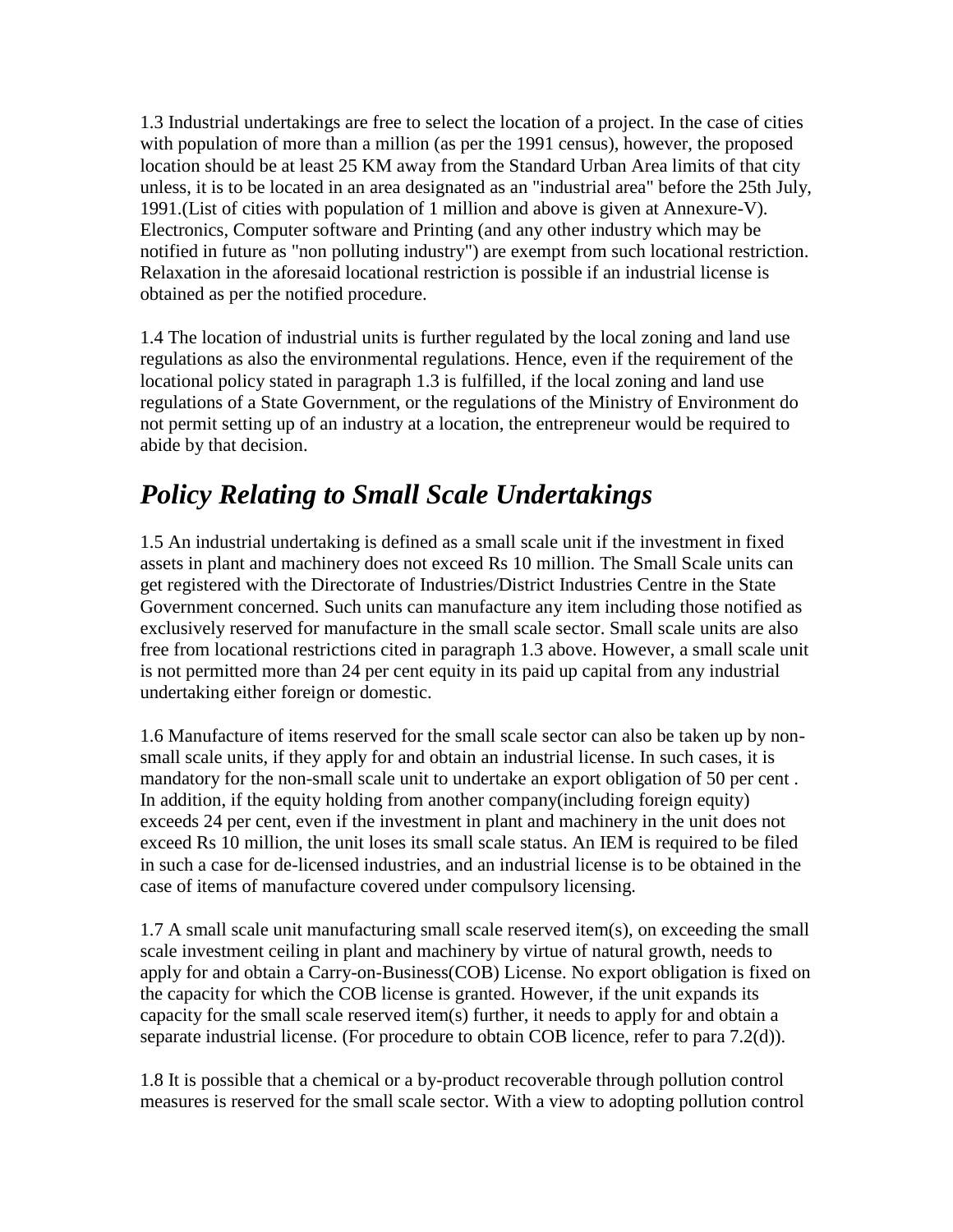measures, Government have decided that an application needs to be made for grant of an Industrial Licence for such reserved items which would be considered for approval without necessarily imposing the mandatory export obligation.

### *Environmental Clearances*

1.9 Entrepreneurs are required to obtain Statutory clearances relating to Pollution Control and Environment for setting up an industrial project. A Notification (SO 60(E) dated 27.1.94) issued under The Environment Protection Act 1986 has listed 29 projects in respect of which environmental clearance needs to be obtained from the Ministry of Environment, Government of India. This list includes industries like petro-chemical complexes, petroleum refineries, cement, thermal power plants, bulk drugs, fertilisers, dyes, paper etc. However if investment is less than Rs. 500 million, such clearance is not necessary, unless it is for pesticides, bulk drugs and pharmaceuticals, asbestos and asbestos products, integrated paint complexes, mining projects, tourism projects of certain parameters, tarred roads in Himalayan areas, distilleries, dyes, foundries and electroplating industries. Further, any item reserved for the small scale sector with investment of less than Rs 10 million is also exempt from obtaining environmental clearance from the Central Government under the Notification. Powers have been delegated to the State Governments for grant of environmental clearance for certain categories of thermal power plants. Setting up industries in certain locations considered ecologically fragile (eg Aravalli Range, coastal areas, Doon valley, Dahanu, etc.) are guided by separate guidelines issued by the Ministry of Environment of the Government of India.[For procedure to obtain environmental clearance, refer to para 21.1].

### **2. FOREIGN DIRECT INVESTMENT**

| Automatic Route                              | <b>Government Approval</b>           | <b>Issue and Valuation of Shares in</b><br>case of existing companies |
|----------------------------------------------|--------------------------------------|-----------------------------------------------------------------------|
| <b>Existing</b><br>New Ventures<br>Companies |                                      |                                                                       |
| Foreign Investment in the Small              | <b>Foreign Investment Policy for</b> | <b>Other Modes of Foreign Direct</b>                                  |
| <b>Scale Sector</b>                          | <b>Trading Activities</b>            | Investments                                                           |
| <b>Preference Shares</b>                     |                                      |                                                                       |

Government wishes to facilitate foreign direct investment (FDI) and investment from Non-Resident Indians (NRI)s including Overseas Corporate Bodies (OCBs), that are predominantly owned by them, to complement and supplement domestic investment. Investment and returns are freely repatriable, except where the approval is subject to specific conditions such as lock in period on original investment, dividend cap, foreign exchange neutrality, etc. as per the notified sectoral policy.

2.1 Foreign direct investment is freely allowed in all sectors including the services sector, except where the existing and notified sectoral policy does not permit FDI beyond a ceiling. FDI for virtually all items/activities can be brought in through the automatic route under powers delegated to the Reserve Bank of India (RBI), and for the remaining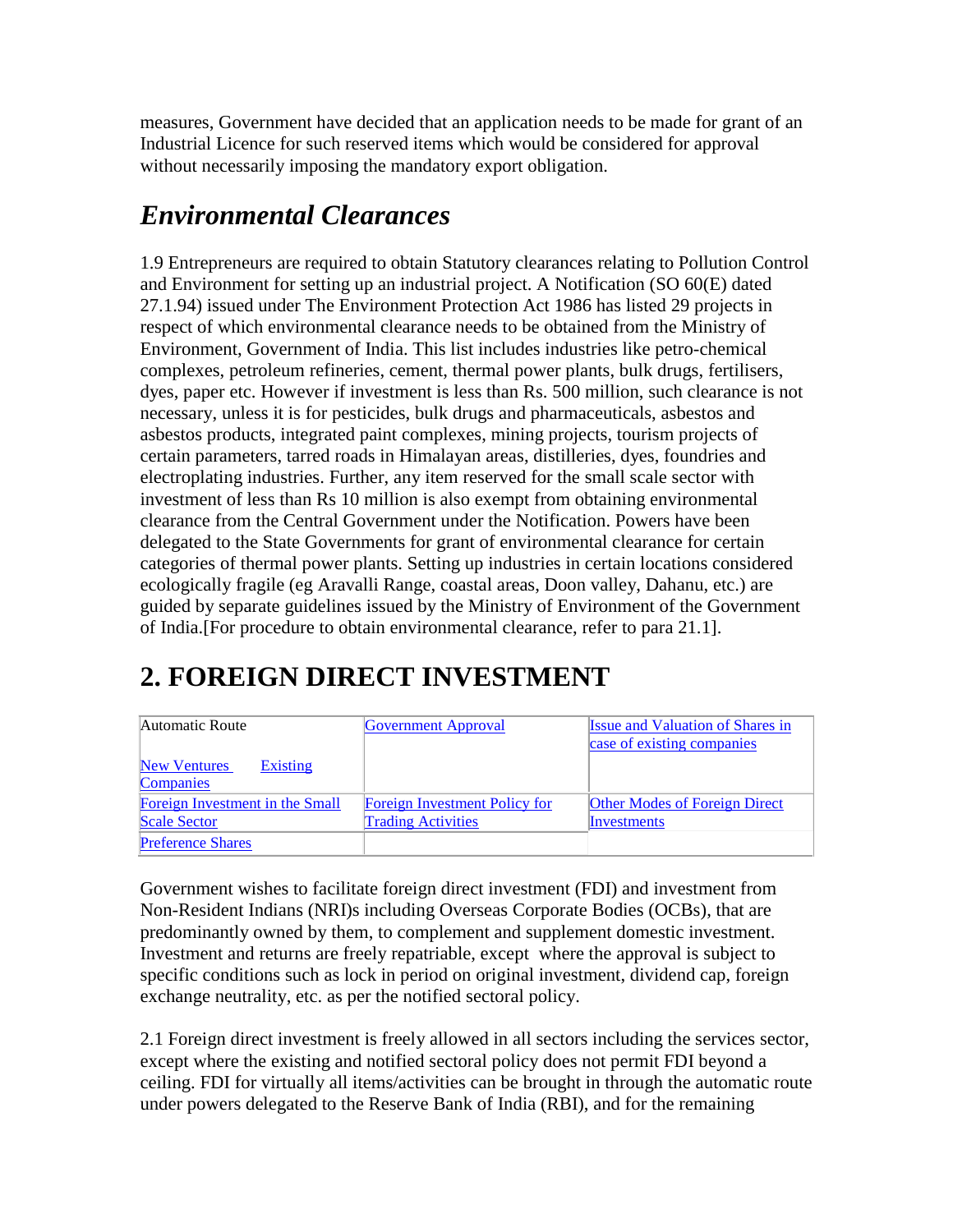items/activities through Government Approval. Government approvals are accorded on the recommendation of the Foreign Investment Promotion Board (FIPB), chaired by the Secretary, Department of Industrial Policy and Promotion (Ministry of Commerce and Industry) with the Union Finance Secretary, Commerce Secretary, and other key Secretaries of the Government as its members.

### *Automatic Route*

#### **(a) New Ventures**

2.2 All items/activities except the following fall under the automatic route for FDI/NRI/OCB investment upto 100 percent FDI:

- i. All proposals that require an Industrial Licence which includes (i) the item requiring an Industrial Licence under the Industries (Development and Regulation) Act, 1951; (ii) foreign investment being more than 24% in the equity capital of units manufacturing items reserved for small scale industries; and (iii) all items which require an Industrial Licence in terms of the locational policy notified by Government under the New Industrial Policy of 1991.
- ii. All proposals in which the foreign collaborator has a previous venture/tieup in India. The modalities prescribed in Press Note No. 18 dated 14.12.98 of 1998 series, shall apply in such cases.
- iii. All proposals relating to acquisition of shares in an existing Indian company in favour of a foreign/NRI/OCB investor.
- iv. All proposals falling outside notified sectoral policy/caps or under sectors in which FDI is not permitted and/or whenever any investor chooses to make an application to the FIPB and not to avail of the automatic route.

Investment in Public Sector Units as also for EOU/EPZ/EHTP/STP units would also qualify for the Automaic Route. Investment under the Automatic Route shall continue to be governed by the notified sectoral policy and equity caps and RBI will ensure compliance of the same. The National Industrial Classificatrion (NIC) 1987 shall remain applicable for description of activities and classification for all matters relating to FDI/NRI/OCB investment:

Areas/Sectors/Activities hitherto not open to FDI/NRI/OCB investment shall continue to be so unless otherwise decided and notofied by Government. Henceforth any change in sectoral policy/sectoral equity cap shall be notified by the Secretariat for Industrial Assistance (SIA) in the Department of Industrial Policy & Promotion.

#### **(b) Existing Companies**

2.3 Besides new companies, automatic route for FDI/NRI/OCB investment is also available to the existiing companies proposing to induct foreign equity. For existing companies with an expansion programme, the additional requirements are that (i) the increase in equity level must result from the expansion of the equity base of the existing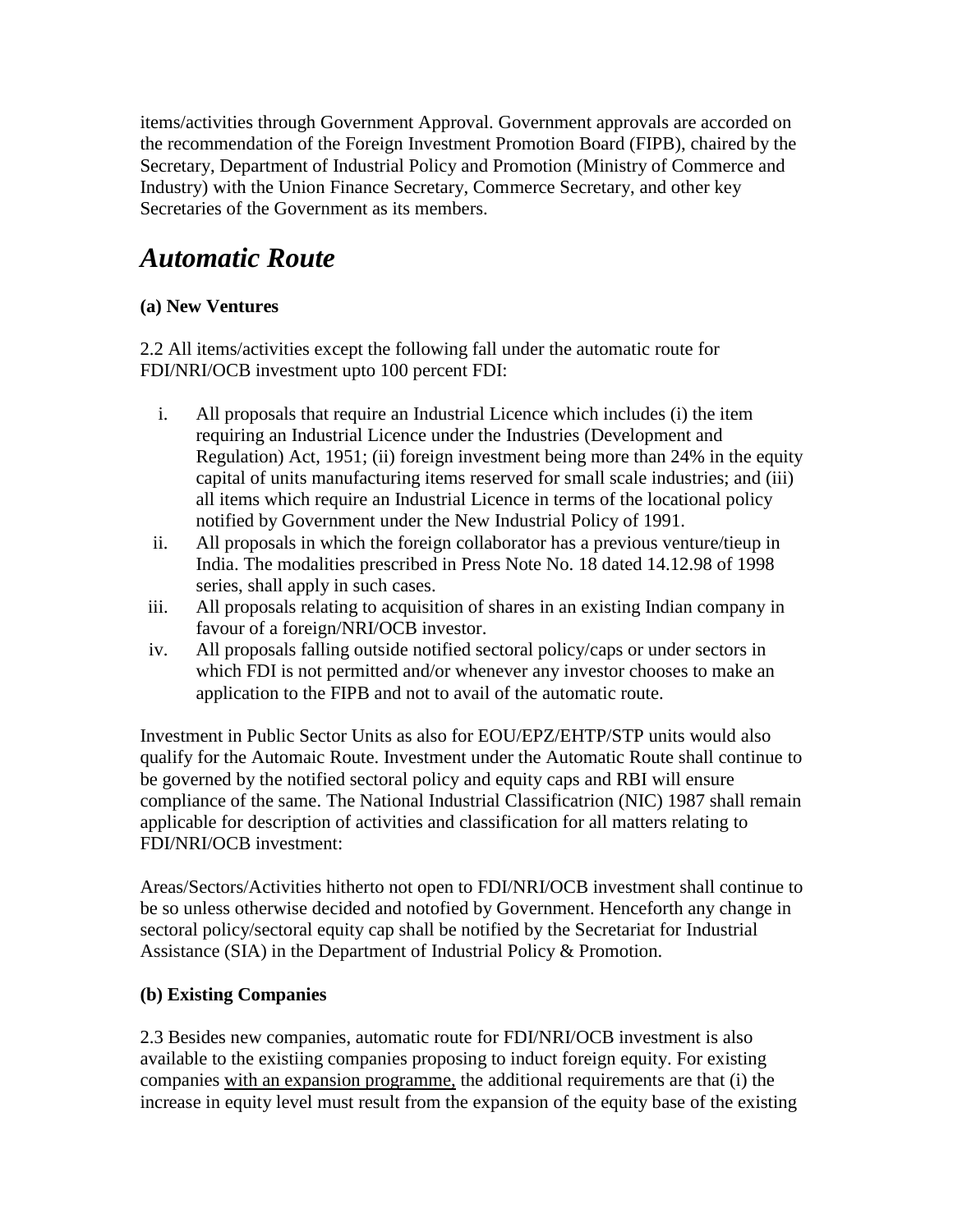company, (ii) the money to be remitted should be in foreign currency and (iii) the proposed expansion programme should be in the sector(s) under Automatic Route. Otherwise, the proposal would need Government approval through the FIPB. For this the proposal must be supported by a Board Resolution of the existing Indian company as well as a consent letter from the Indian partner and the foreign collaborator.

2.4 For existing companies without an expansion programme, the additional requirements for eligibility for automatic approval are (i) that they are engaged in the industries under Automatic Route, (ii) the increase in equity level must be from expansion of the equity base and (iii) the foreign equity must be in foreign currency.

2.5 The earlier requirement that shares allotted on preferential basis shall not be transferable in any manner for a period of 5 years from the date of their allotment has now been modified to the extent that not more than 20 per cent of the entire contribution brought in by promoter cumulatively in public or preferential issue shall be locked in.

2.6 The automatic route for FDI and/or technology collaboration would not be available to those who have or had any previous joint venture or technology transfer/trade mark agreement in the same or allied field in India.

2.7 In a major drive to simplify procedures for foreign direct investment under the "automatic route", RBI has given permission to Indian Companies to accept investment under this route without obtaining prior approval from RBI. Investors are required to notifiy the Regional Ofice concerned of the RBI of receipt of inward remittances within 30 days of such receipt and file required documentation within 30 days of issue of shares to Foreign Investors. This facility is available to NRI/OCB investment also. [For procedure relating to automatic approval, refer to para 8.1].

### *Government Approval*

2.8 For the following categories, Government approval for FDI through the FIPB shall be necessary:-

- i. All proposals that require an Industrial Licence which includes (i) the item requiring an Industrial Licence under the Industries (Development and Regulation) Act, 1951; (ii) foreign investment being more than 24% in the equity capital of units manufacturing items reserved for small scale industries; and (iii) all items which require an Industrial Licence in terms of the locational policy notified by Government under the New Industrial Policy of 1991.
- ii. All proposals in which the foreign collaborator has a previous venture/tieup in India. The modalities prescribed in Press Note No. 18 dated 14.12.98 of 1998 series, shall apply in such cases.
- iii. All proposals relating to acquisition of shares in an existing Indian company in favour of a foreign/NRI/OCB investor.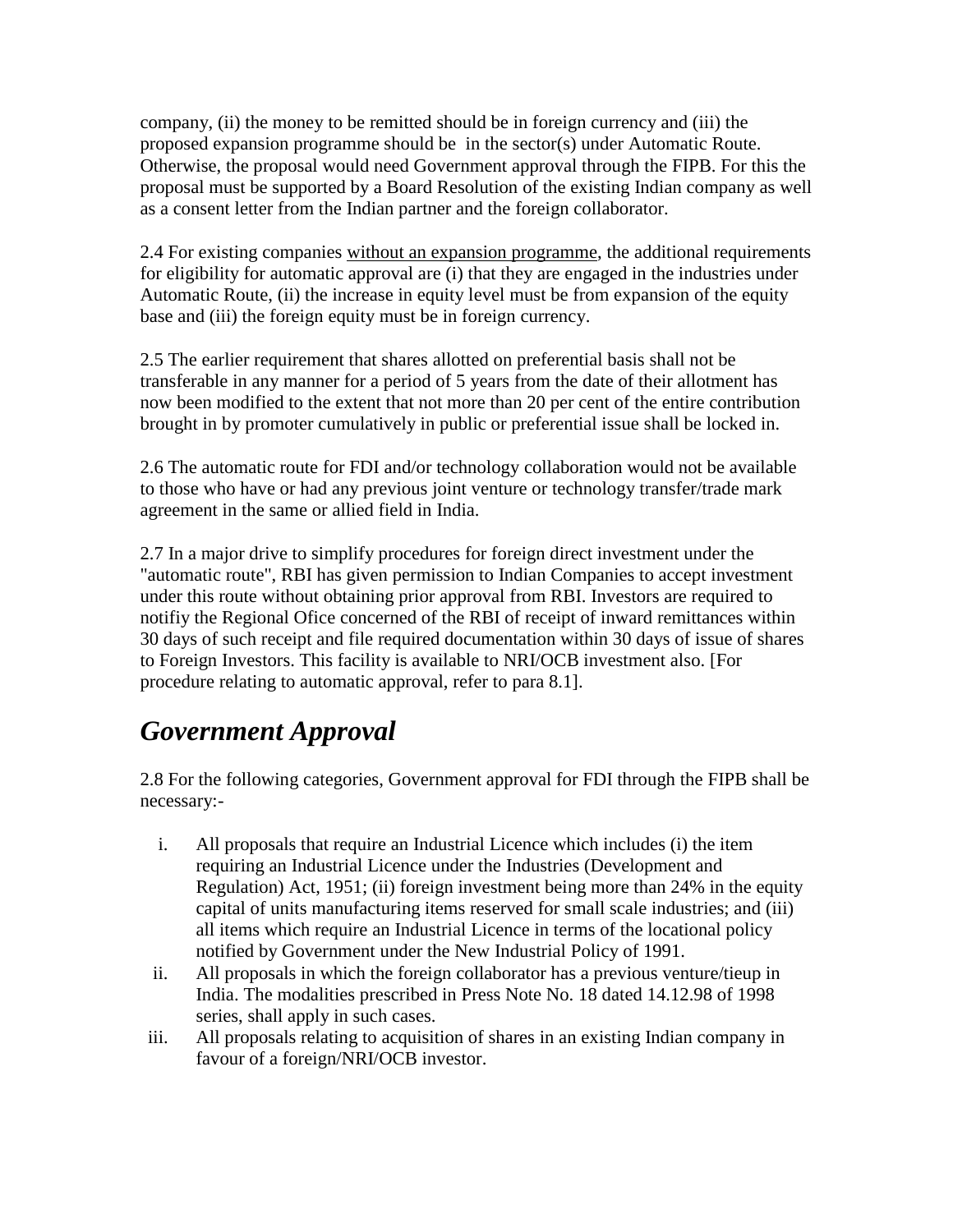iv. All proposals falling outside notified sectoral policy/caps or under sectors in which FDI is not permitted and/or whenever any investor chooses to make an application to the FIPB and not to avail of the automatic route.

Areas/Sectors/Activities hitherto not open to FDI/NRI/OCB investment shall continue to be so unless otherwise decided and notofied by Government. Henceforth any change in sectoral policy/sectoral equity cap shall be notified by the Secretariat for Industrial Assistance (SIA) in the Department of Industrial Policy & Promotion.

2.9 RBI has granted general permission under Foreign Exchange Management Act (FEMA ) in respect of proposals approved by the Government. Indian companies getting foreign investment approval through FIPB route do not require any further clearance from RBI for the purpose of receiving inward remittance and issue of shares to the foreign investors. Such companies are, however, required to notify the Regional Office concerned of the RBI of receipt of inward remittances within 30 days of such receipt and to file the required document with the concerned Regional Offices of the RBI within 30 days after issue of shares to the foreign investors.

2.10 For greater transparency in the approval process, Government have announced guidelines for consideration of FDI proposals by the FIPB. The guidelines are stated in Annexure-III . The sector specific guidelines for FDI and Foreign Technology Collaborations are stated in Annexure-IV. [For procedure relating to Government approval, refer to para 8.2].

### *Issue and Valuation of Shares in case of existing companies*

2.11 On receipt of the approval (either through the automatic route, or by Government) an existing company needs to propose allotment of preferential allocation of the required amount of equity to the foreign investor by a special resolution. The company can make the issue at market prices of the shares either at (a) the average of the weekly high and low of the closing prices of the related shares quoted on the stock exchange during the six months preceding the relevant date, or (b) the average of the weekly high and low of the closing prices of the related shares quoted on a stock exchange during the two weeks preceding the relevant date. The stock exchange referred to is the one at which the highest trading volume in respect of the share of the company has been recorded during the preceding six months prior to the relevant date. The relevant date is the date thirty days prior to the date on which the meeting of the General Body of the shareholders is convened. Other relevant guidelines of Securities and Exchange Board of India (SEBI)/RBI, including SEBI (Substantial Acquisition of Shares and Takeovers) Regulations, 1997 wherever applicable, would need to be followed.

### *Foreign Investment in the Small Scale Sector*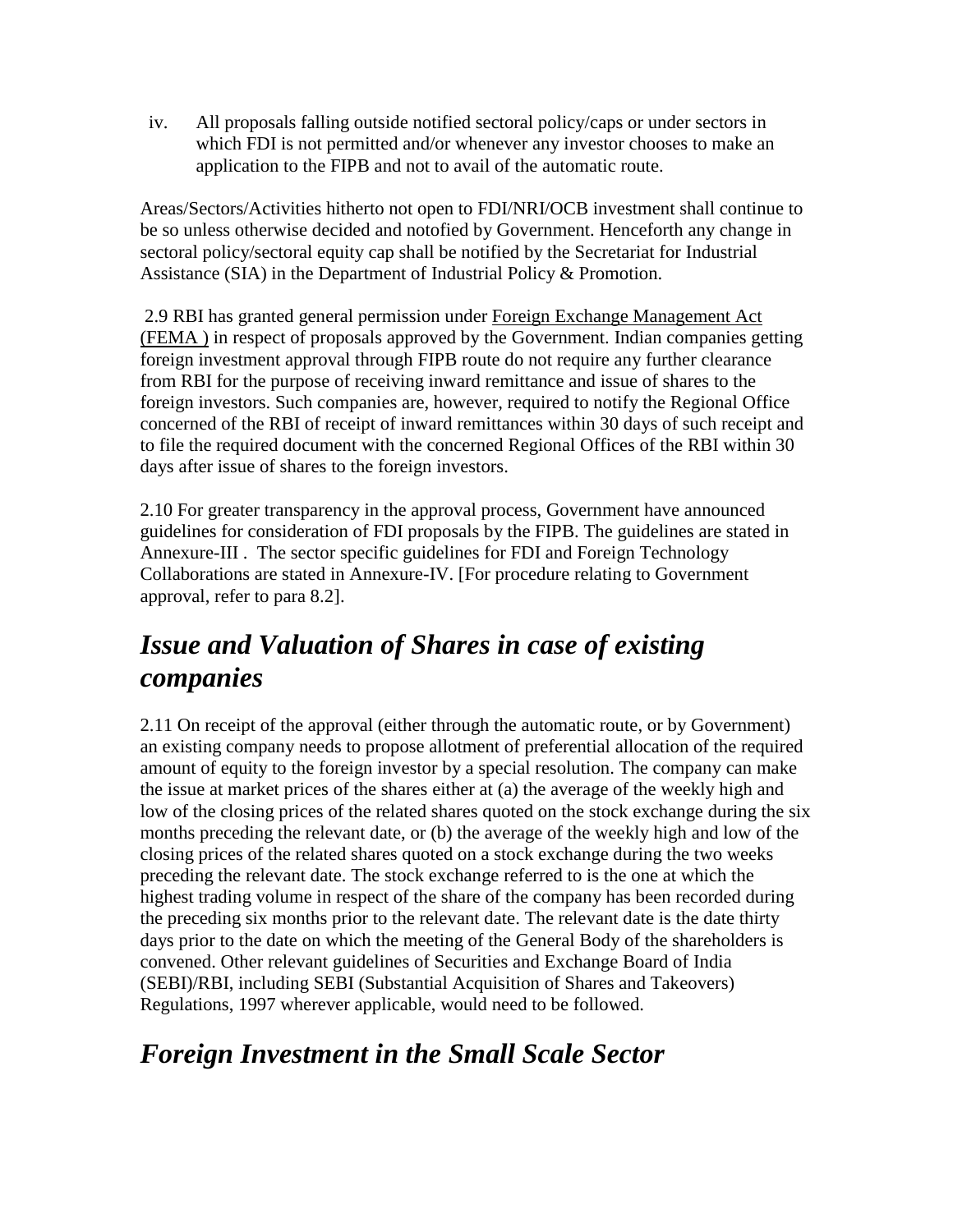2.12 Under the small scale policy, equity holding by other units including foreign equity in a small scale undertaking is permissible up to 24 per cent. However there is no bar on higher equity holding for foreign investment if the unit is willing to give up its small scale status. In case of foreign investment beyond 24 per cent in a small scale unit which manufactures small scale reserved item(s), an industrial license carrying a mandatory export obligation of 50 per cent would need to be obtained.

### *Foreign Investment Policy for Trading Activities*

2.13 Foreign investment for trading can be approved through the automatic route up to 51% foreign equity, and beyond by the Government through FIPB. For approval through the automatic route, the requirement would be that (i) the undertaking concerned should be an export house, trading house, super trading house or a star trading house registered under the provisions of the Export and Import policy in force. However, under the Government route

- i. 100% FDI is permitted in case of trading companies for the following activities:
	- exports;
	- bulk imports with export/ex-bonded warehouse sales;
	- cash and carry wholesale trading;
	- other import of goods or services provided at least 75% is for procurement and sale of goods and services among the companies of the same group and for third party use or onward transfer/distribution/sales.

 ii The following kinds of trading are also permitted, subject to provisions of EXIM Policy:

- a. Companies for providing after sales services (that is not trading per se)
- b. Domestic trading of products is permitted at the wholesale level by such trading companies who wish to market manufactured products on behalf of their joint ventures in which they have equity participation in India.
- c. Trading of hi-tech items/items requiring specialised after sales service.
- d. Trading of items for social sector
- e. Trading of hi-tech, medical and diagnostic items.
- f. Trading of items sourced from the small scale sector which, based on technology provided and laid down quality specifications, a company can market that item under its brand name.
- g. Domestic sourcing of products for export.
- h. Test marketing of such items for which a company has approval for manufacture provided such test marketing facility will be for a period of two years, and investment in setting up manufacturing facilities commences simultaneously with test marketing.
- i. FDI upto 100% permitted for e-commerce activities subject to the condition that such companies would divest 26% of their equity in favour of the Indian public in 5 years, if these companies are listed in other parts of the world. Such companies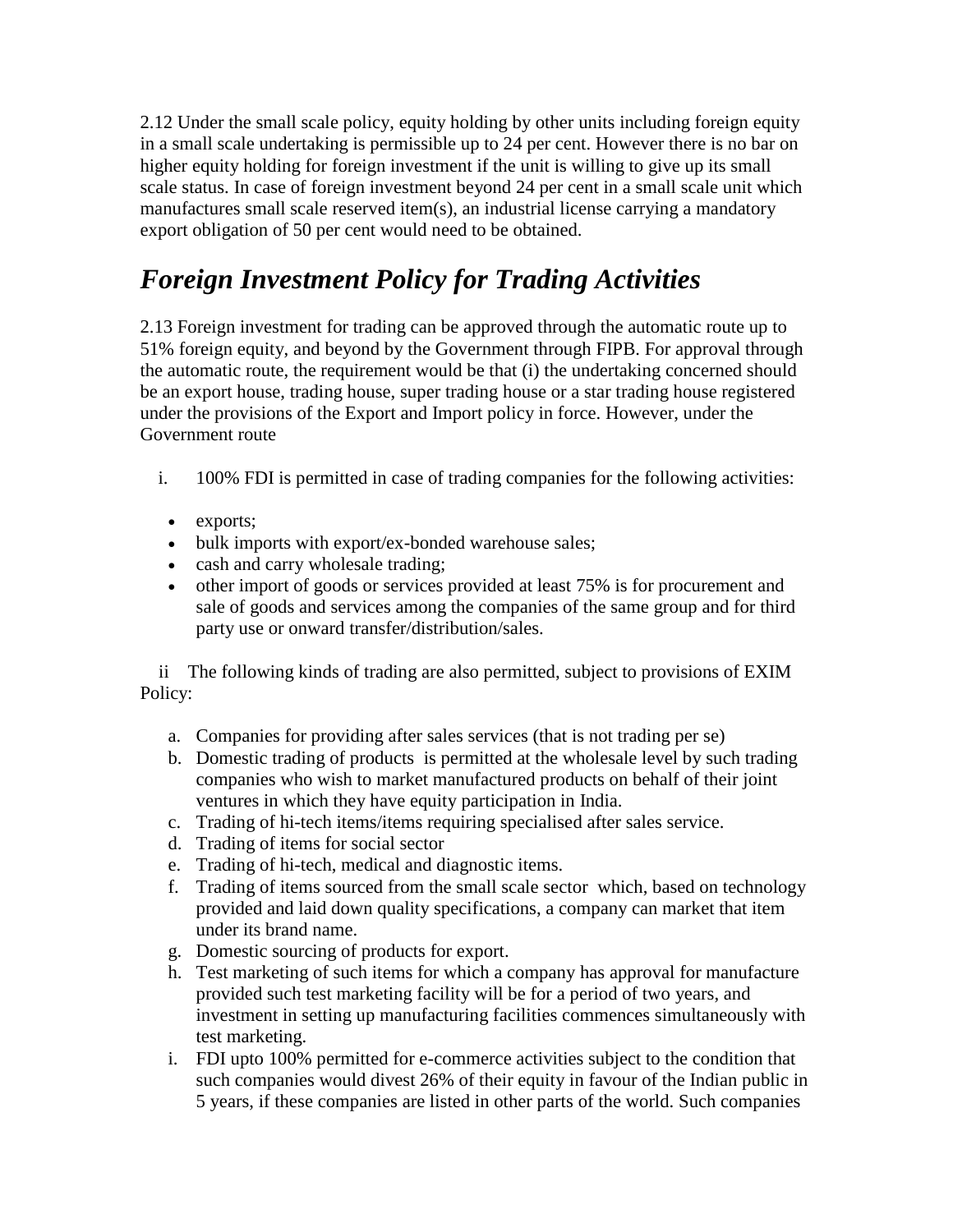would engage only in business to business (B2B) e-commerce and not in retail trading.

2.14 Both in the case of automatic and Government approvals, the valuation and pricing of shares would be governed by the provisions stated in paragraph 2.11 above. Closely held companies would also be governed, mutatis mutandis, by the same guidelines.

### *Other Modes of Foreign Direct Investments*

2.15 Global Depository Receipts(GDR)/American Deposit Receipts (ADR)/Foreign Currency Convertible Bonds (FCCB): Foreign Investment through GDRs/ADRs, Foreign Currency Convertible Bonds (FCCBs) are treated as Foreign Direct Investment. Indian companies are allowed to raise equity capital in the international market through the issue of GDR/ADRs/FCCBs. These are not subject to any ceilings on investment. An applicant company seeking Government's approval in this regard should have a consistent track record for good performance (financial or otherwise) for a minimum period of 3 years. This condition can be relaxed for infrastructure projects such as power generation, telecommunication, petroleum exploration and refining, ports, airports and roads.

2.16 There is no restriction on the number of GDRs/ADRs/FCCBs to be floated by a company or a group of companies in a financial year. A company engaged in the manufacture of items covered under Automatic Route is likely to exceed the precentage limits under the Automatic Route, whose direct foreign investment after a proposed GDR/ADR/FCCBs issue is likely to exceed 50 per cent/51 per cent/74 per cent as the case may be, or which is implementing a project not contained in project falling under Government Approval route, would need to obtain prior Government clearance through FIPB before seeking final approval from the Ministry of Finance.

2.17 There are no end-use restrictions on GDR/ADR issue proceeds, except for an express ban on investment in real estate and stock markets. The FCCB issue proceeds need to conform to external commercial borrowing end use requirements; in addition, 25 per cent of the FCCB proceeds can be used for general corporate restructuring.

#### *Preference Shares*

2.18 Foreign investment through preference shares is treated as foreign direct investment. Proposals are processed either through the automatic route or FIPB as the case may be. The following guidelines apply to issue of such shares:-

(i) Foreign investment in preference share are considered as part of share capital and fall outside the External Commercial Borrowing (ECB) guidelines/cap

(ii) Preference shares to be treated as foreign direct equity for purpose of sectoral caps on foreign equity, where such caps are prescribed, provided they carry a conversion option. If the preference shares are structured without such conversion option, they would fall outside the foreign direct equity cap.

(iii) Duration for conversion shall be as per the maximum limit prescribed under the Companies Act or what has been agreed to in the share holders agreement whichever is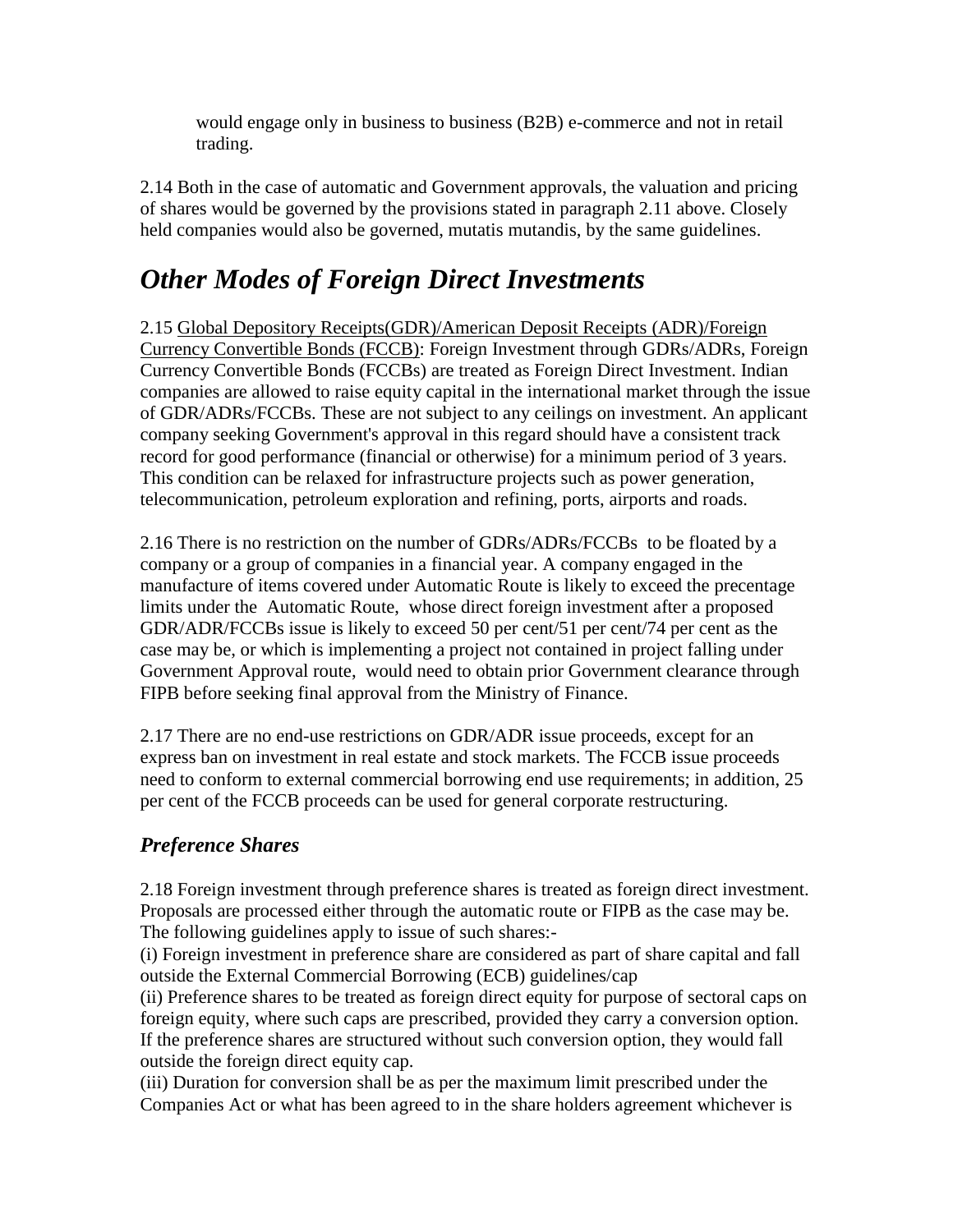less.

(iv) The dividend rate would not exceed the limit prescribed by the Ministry of Finance. (v) Issue of Preference Shares should conform to guidelines prescribed by the SEBI and RBI and other statutory requirements.

### **3. INVESTMENT BY NON RESIDENT INDIANS OVERSEAS CORPORATE BODIES**

3.1 Investment by the NRIs and OCBs in which the NRIs hold at least 60 per cent equity is treated as foreign direct investment. For all sectors excluding those falling under Government Approval, NRIs and OCBs are eligible to bring investment through the Automatic Route of RBI. All other proposals which do not fulfil any or all of the criteria for automatic approval are considered by the Government through the FIPB.

3.2 The NRIs and OCBs are allowed to invest in housing and real estate development sector, in which foreign direct investment is not permitted. They are allowed to hold even100 per cent equity in civil aviation sector in which otherwise foreign equity only up to 40 per cent is permitted. Similarly for the banking sector, NRIs/ OCBs can hold 40 per cent equity inclusive of foreign direct investment. Equity participation by foreign banking companies, foreign financial companies, and multilateral institutions as co-promoter and/or technical collaborator is also permitted up to 20 per cent. Multilateral institutions have a special dispensation to invest beyond 20 per cent to the extent of shortfall in NRI contributions, subject to the overall limit of 40 per cent. Investment made by the NRIs and OCBs are fully repatriable except in the case of real estate, which has a 3 year lock-in period on original investment and 16 per cent cap on dividend repatriation.

### **4. FOREIGN TECHNOLOGY AGREEMENTS**

4.1 With a view to injecting the desired level of technological dynamism in Indian industry and for promoting an industrial environment where the acquisition of technological capability receives priority, foreign technology induction is encouraged both through FDI and through foreign technology collaboration agreements. Foreign technology collaborations are permitted either through the automatic route under delegated powers exercised by the RBI, or by the Government. However, cases involving industrial licenses/small scale reserved items do not qualify for automatic approval and would require consideration and approval by the Government. Automatic route for technology colloboration would also not be available to those who have, or had any previous technology transfer/trade-mark agreement in the same or allied field in India. Further, automatic approval for EOU/EHTP/STP units are governed by provisions under Para 5.2 and 6.2.

#### *Automatic Approval*

4.2 The Reserve Bank of India, through its regional offices, accords automatic approval to all industries for foreign technology collaboration agreements subject to (i) the lump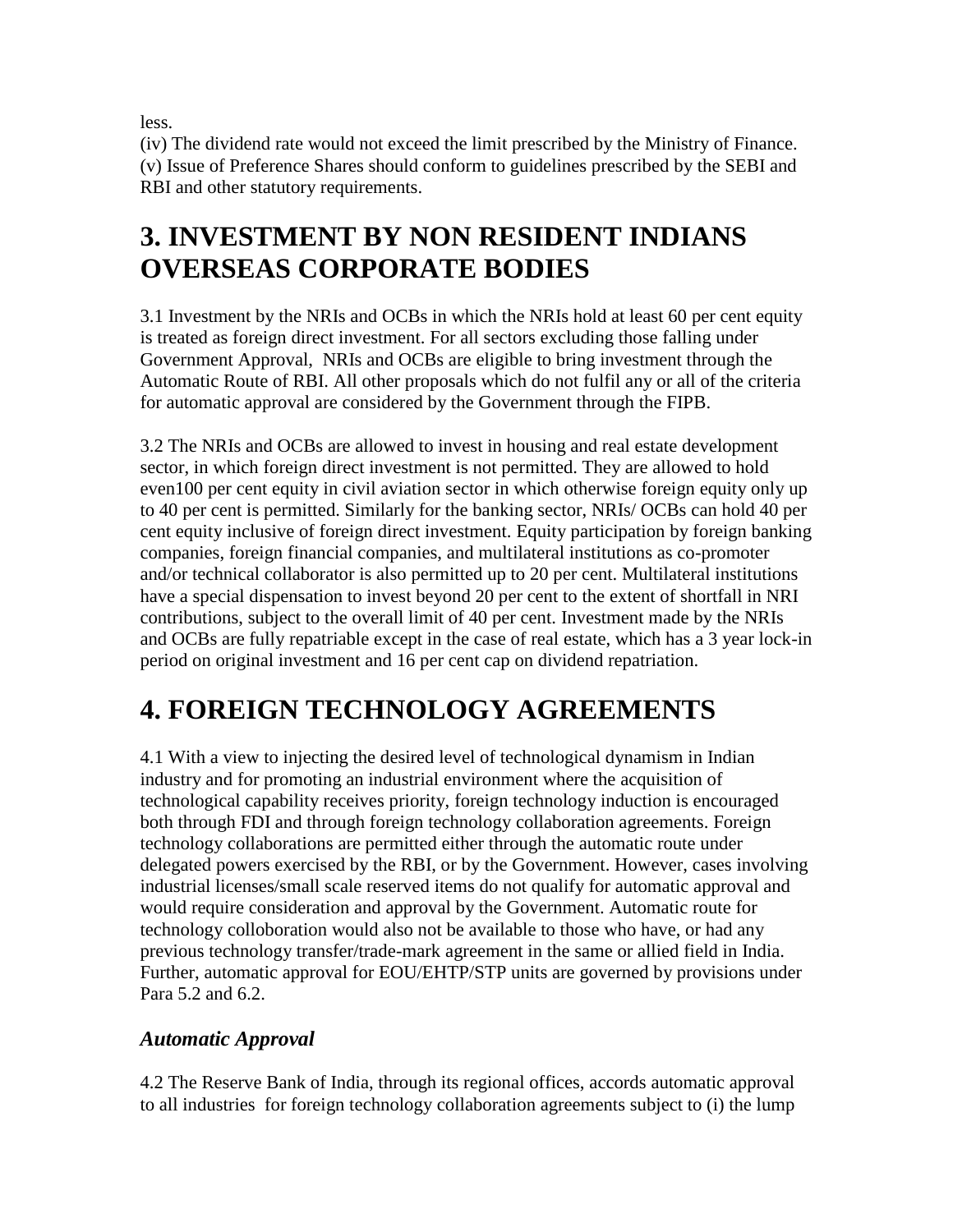sum payments not exceeding US \$ 2 Million; (ii) royalty payable being limited to 5 per cent for domestic sales and 8 per cent for exports, subject to a total payment of 8 per cent on sales over a 10 year period; and (iii) the period for payment of royalty not exceeding 7 years from the date of commencement of commercial production, or 10 years from the date of agreement, whichever is earlier (The aforesaid royalty limits are net of taxes and are calculated according to standard conditions). [For procedure for automatic approval, refer to para 9.1].

#### *Government Approval*

4.3 For the following categories, Government approval would be necessary:

- (a) proposals attracting compulsory licensing
- (b) Items of manufacture reserved for the small acale sector

(c) Proposals involving any previous joint venture, or technology transfer/trademark agreement in the same or allied field in India. The definition of "same" and "allied" field would be as per 4 digit NIC 1987 Code and 3 digit NIC 1987 Code.

(d) Extension of foreign technology collaboration agreements (including those cases which may have received automatic approval in the first instace)

(e) Proposals not meeting any or all of the parameters for automatic approval as given in para 4.2.

[For procedure for Government approval refer to Para 9.2]

4.4 The items of foreign technology collaboration which are eligible for approval through the automatic route, and by the Government are technical know how fees, payment for design and drawing, payment for engineering service and royalty. Exclusive payment for use of brand names and trademarks are not allowed, although such payments may be subsumed in the other fee payable.

4.5 Payments for hiring of foreign technicians, deputation of Indian technicians abroad, and testing of indigenous raw material, products, indigenously developed technology in foreign countries are governed by separate RBI procedures and rules and are not covered by the foreign technology collaboration approval. Similarly, payments for imports of plant and machinery and raw material are also not covered by the foreign technology collaboration approval. For any of these items, entrepreneurs may contact the RBI.

### **5. 100% EXPORT ORIENTED UNITS/ EXPORT PROCESSING ZONES**

5.1 100 per cent Export Oriented Units (EOUs) and units in the Export Processing Zones (EPZs), enjoy a package of incentives and facilities, which include duty free imports of all types of capital goods, raw material, and consumables in addition to tax holidays against export.

#### *Automatic Approval*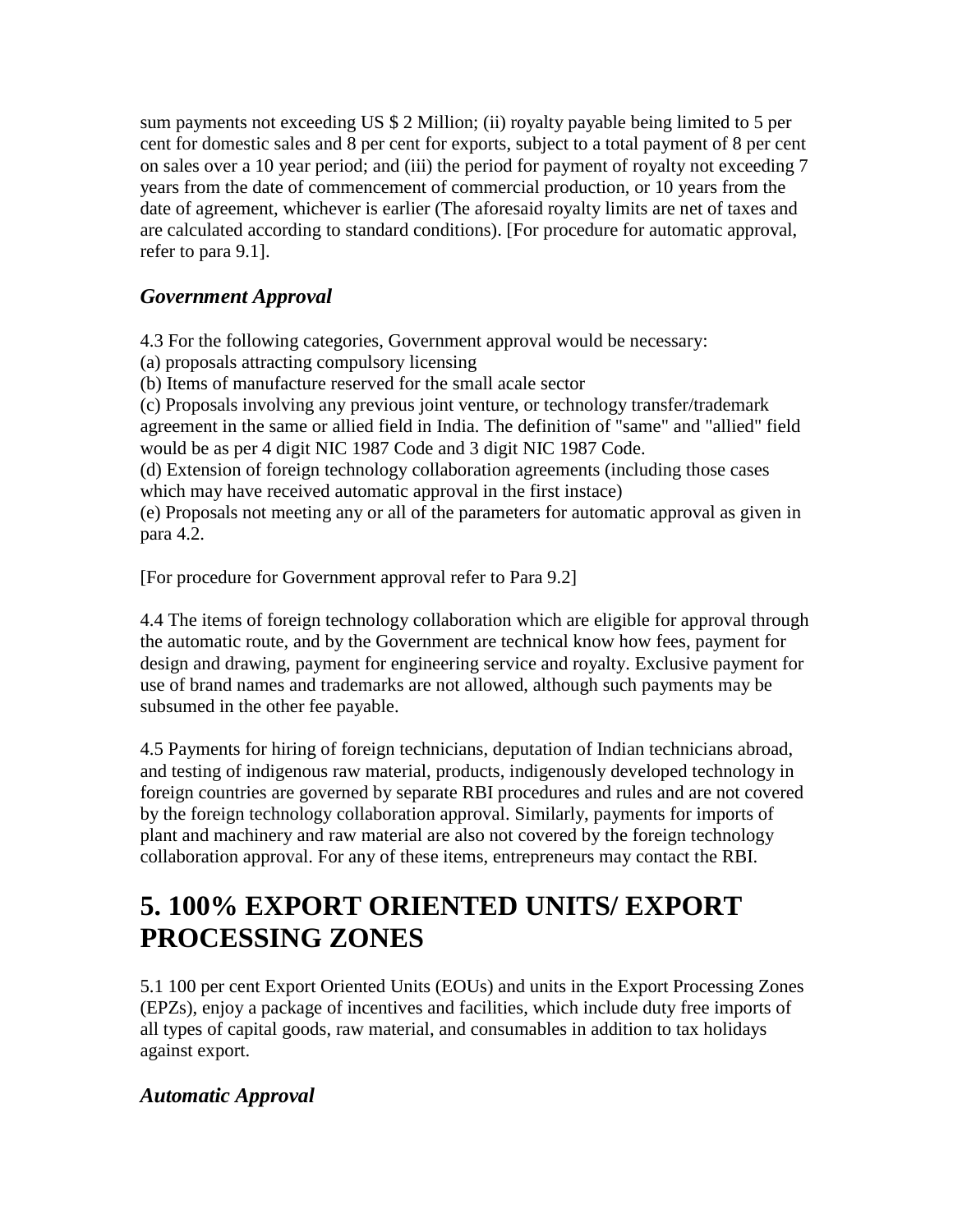5.2 The Development Commissioners (DCs) of Export Processing Zones (EPZs) /Free Trade Zones (FTZS) accord automatic approval to projects where

(a) items do not attract compulsory licensing;

(b) where the location is in conformity with the prescribed parameters;

(c) the units undertake to achieve exports and value addition norms as prescribed in the Export and Import Policy in force;

(d) the CIF value of imported capital goods is financed through foreign equity,or foreign exchange required for import of plant and equipment (net of taxes) is within Rs. 100 Million, and in the case of import of second-hand capital goods if an Import Licence is not required;

(e) Where the foreign technology agreement if any, envisages a lump sum payment not exceeding US \$ 2.00 Million and royalty payment up to 8% on exports and 5% on DTA sales (net of taxes) over a period of 5 years from the date of commencement of commercial production.

(f) where the exports are to general currency/hard currency areas;

(g) where the unit is amenable to bonding by customs authorities; and

(h) the unit has projected the minimum export turnover, as specified in the Handbook of Procedures. All proposals for FDI/NRI/OCB investments in EOU/EPZ units qualify for approval through Automatic Route subject to parameters listed under Paragraph 2.8.

[For procedure for automatic approval, refer to para 10.1 & 10.5].

5.3 Conversion of existing Domestic Tariff Area (DTA) units into EOU is also permitted under automatic route, if the DTA unit satisfies the parameters mentioned above and there is no outstanding export obligation under any other Export Oriented scheme of the Government of India.

#### *Government Approval*

5.4 All proposals which do not meet any or all of the parameters for automatic approval need to be considered and approved by the Government. All proposals falling under paragraph 2.8 for FDI in E0Us and units located in EPZ/FTZ need to obtain Government approval. [For procedure to obtain Government approval, refer to para 10.2, 10.3, 10.6, and 10.7].

### **6. ELECTRONIC HARDWARE TECHNOLOGY PARK AND SOFTWARE TECHNOLOGY PARK SCHEMES**

6.1 In order to provide impetus to the electronics industry, to enhance its export potential and to develop an efficient electronic component industry, Electronic Hardware Technology Park (EHTP) and Software Technology Park (STP) schemes offer a package of incentives and facilities like duty free imports on the lines of the EOU Scheme, deemed exports benefits and tax holidays.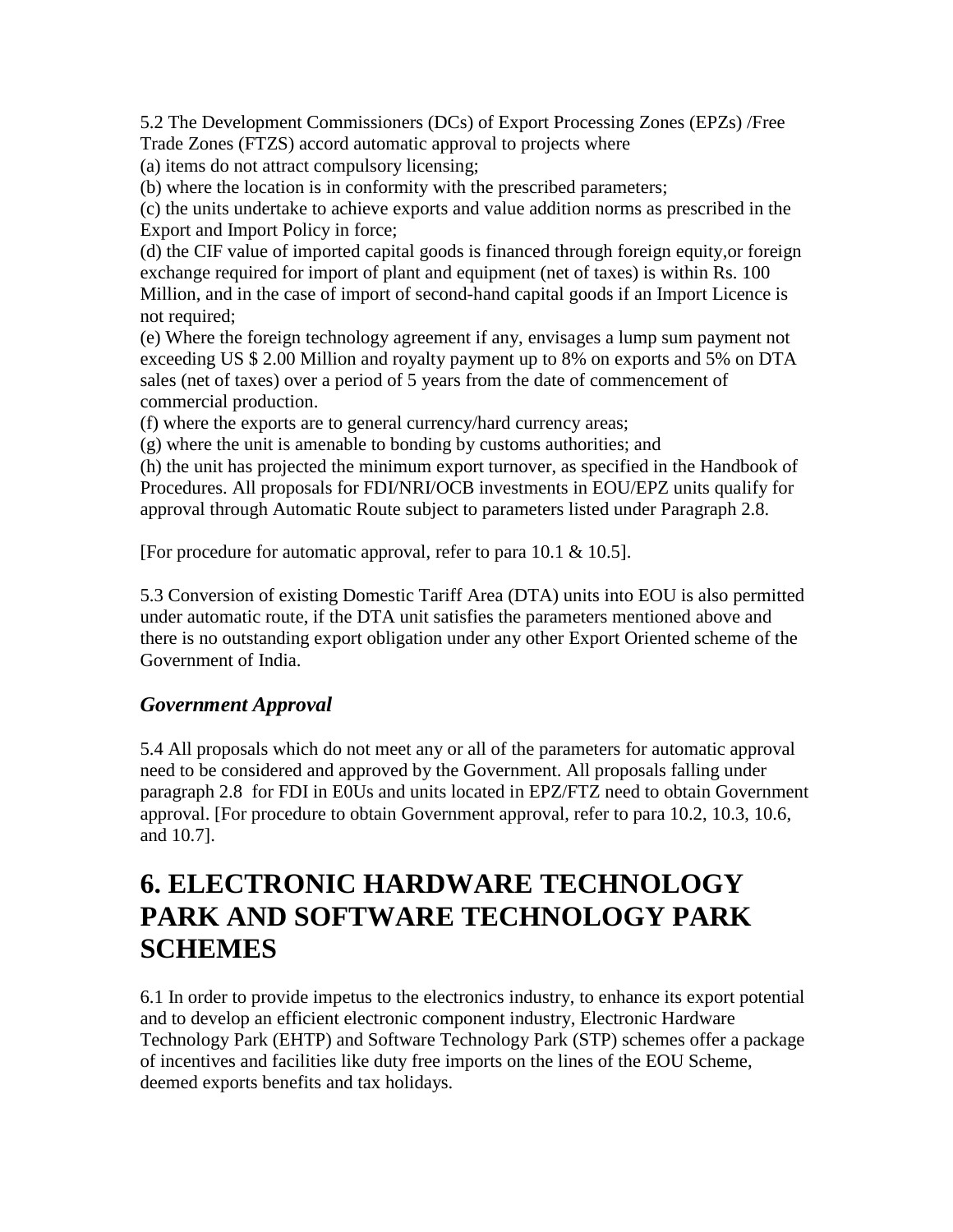#### *Automatic Approval*

6.2 The Directors of STPs in respect of STP proposals; and the Designated Officers in respect of EHTP proposals accord automatic approval if -

(a) the items do not attract compulsory licensing; (b) the location is in conformity with the prescribed parameters; (c) the export obligation laid down in the respective EHTP scheme or STP scheme is fulfilled; (d) the CIF value of the imported capital goods required for the project does not exceed Rs. 100 million; (e) foreign technology proposals envisaged, if any, do not involve lump sum know how fee exceeding US\$ 2 million, 8 per cent royalty on export and 5 per cent royalty on domestic sales (all net of taxes) over a period of 5 years from the date of commencement of commercial production; (f) the exports are to general currency/hard currency area; (g) the unit is amenable to bonding by the Customs, and all the manufacturing operations are carried out in the same premises and the proposal does not envisage sending out of the bonded area any raw material or intermediate products for any other manufacturing or processing activity. All proposals for FDI/NRI/OCB investments in EHTP/STP units are eligible for approval through AUtomatic Route subject to parameters listed under para 2.8[For procedure to obtain Automatic Approval, refe r to para 11.2].

#### *Government Approval*

6.3 All proposals which do not meet any or all of the parameters for automatic approval need to be considered and approved by the Government. Also, Government approval for FDI/NRI/OCB investments under EHTP/ STP need to be obtained through the FIPB in respect of proposals covered under para 2.8.[For procedure to obtain Government approval, refer to para 11.3 & 11.4].

#### [INDUSTRIAL APPROVALS](http://indmin.nic.in/vsindmin/policy/policy/policy.htm#APPROVAL PROCEDURES) Procedure for [IEM /](http://indmin.nic.in/vsindmin/policy/policy/policy.htm#IEM) [Industrial Licence/](http://indmin.nic.in/vsindmin/policy/policy/policy.htm#Industrial Licence) [COB Licence](http://indmin.nic.in/vsindmin/policy/policy/policy.htm#Carry on Business (COB) Licence) FOREIGN DIRECT INVESTMENT Procedure For [Automatic/](http://indmin.nic.in/vsindmin/policy/policy/policy.htm#Procedure For Automatic Approval 8.1) [Govt.\(FIPB\) Approval](http://indmin.nic.in/vsindmin/policy/policy/policy.htm#Procedure For Government Approval 8.2)  FOREIGN TECHNOLOGY COLLABORATION Procedure For [Automatic/](http://indmin.nic.in/vsindmin/policy/policy/policy.htm#Procedure for Automatic Approval 9.1) [Govt.](http://indmin.nic.in/vsindmin/policy/policy/policy.htm#Procedure for Government Approval 9.2) Approval 100% EXPORT ORIENTED UNITS Procedure For [Automatic/](http://indmin.nic.in/vsindmin/policy/policy/policy.htm#Procedure for Automatic Approval for E0Us 10.2) [Govt.](http://indmin.nic.in/vsindmin/policy/policy/policy.htm#Procedure for Government Approval for E0Us 10.3) Approval/ foreign direct [investment/NRI investment](http://indmin.nic.in/vsindmin/policy/policy/policy.htm#Procedure for foreign direct investment/NRI investment 10.4) UNITS LOCATED IN EPZ/FTZ Procedure For [Automatic/](http://indmin.nic.in/vsindmin/policy/policy/policy.htm#Procedure for Automatic Approval for units located in EPZ/FTZ  10.6) [Govt.](http://indmin.nic.in/vsindmin/policy/policy/policy.htm#Procedure for Government Approval for units located in EPZ/FTZ  10.7) Approval/ foreign direct EHTP/STP UNITS Procedure For [Automatic/](http://indmin.nic.in/vsindmin/policy/policy/policy.htm#11.2 Procedure for Automatic Approval for EHTP/STP) [Govt. A](http://indmin.nic.in/vsindmin/policy/policy/policy.htm#12. PROCEDURE FOR GOVERNMENT APPROVAL FOR EHTP/STP)pproval/ foreign direct investment/ [NRI investment](http://indmin.nic.in/vsindmin/policy/policy/policy.htm#13. PROCEDURE FOR FOREIGN DIRECT INVESTMENT / NRI INVESTMENT)

# **PROCEDURES**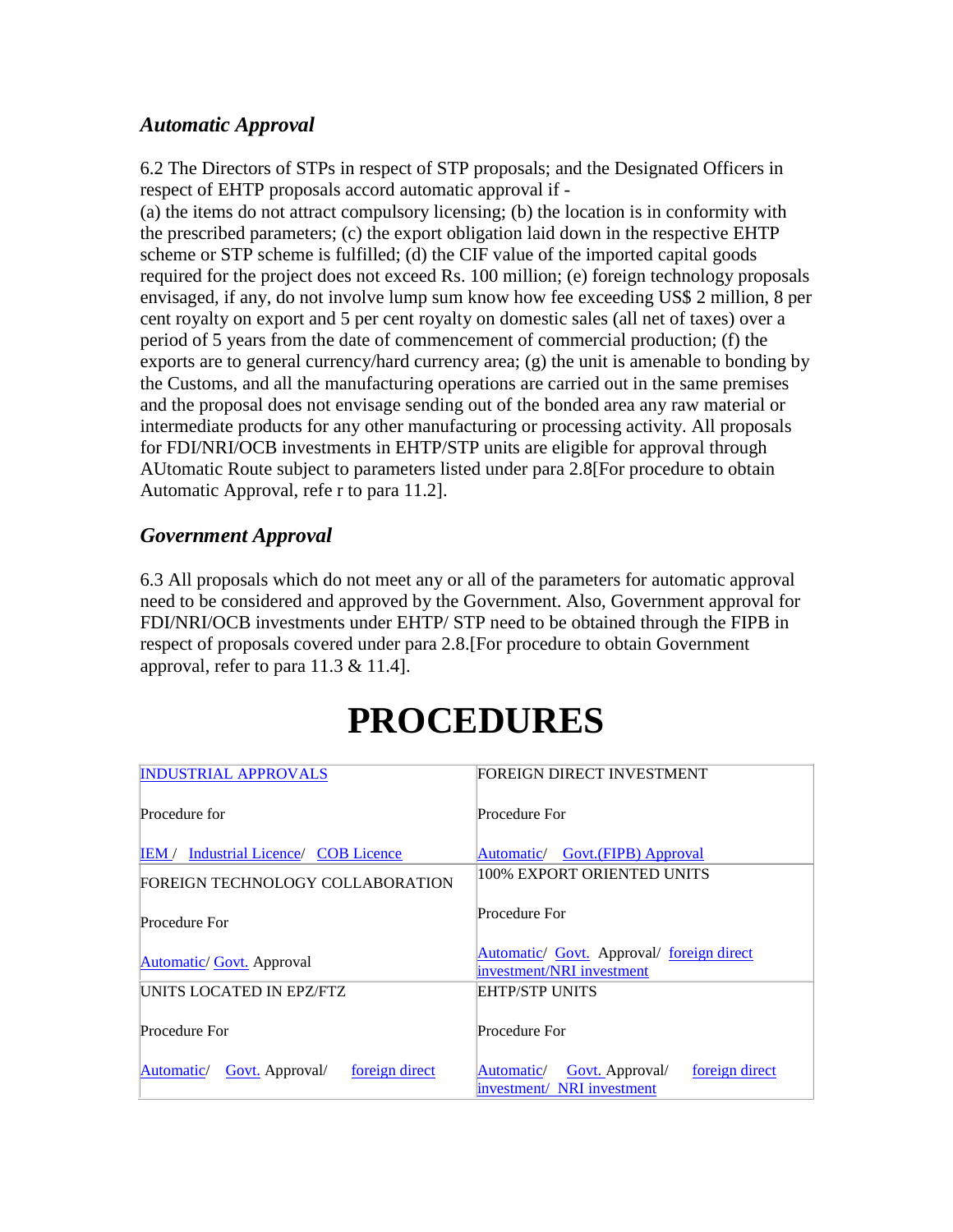### **7.APPROVAL PROCEDURES**

The description of activities seeking all industrial approvals including foreign direct investment are required to be given as per the National Industrial Classification of All Economic Activities (NIC), 1987, published by the Central Statistical Organisation, Ministry of Planning, New Delhi. Copies of the publication can be obtained on payment from Controller of publications, 1 Civil Lines, Delhi-1 10054 or from any outlet dealing in Government Publications.

#### *7.1 General Procedures*

#### *IEM:*

(a) All industrial undertakings exempt from the requirements of industrial licensing, including existing units undertaking substantial expansion, need to file information in the prescribed Industrial Entrepreneurs Memorandum, i.e. Form IEM (Annexure-VII) . The form is available at all outlets dealing in Government Publications, Indian Embassies, the Entrepreneurial Assistance Unit (EAU) of the Secretariat for Industrial Assistance (SIA), Department of Industrial Policy and Promotion, Udyog Bhavan, New Delhi-110011, and can also be downloaded from the Web site of the SIA [\(http://indmin.nic.in\).](http://www.nic.in/indmin)

(b) The Memorandum (IEM) should be submitted to the EAU of the SIA in person or by post. A computer acknowledgement containing the SIA Registration Number (for future reference) will be issued across the counter immediately if delivered in person or sent by post if received through post. No further approval from SIA is required.

(c) The IEM should be submitted along with a crossed demand draft of Rs.1000/- drawn in favour of "The Pay & Accounts Officer, Department of Industrial Development, Ministry of Industry", payable at the State Bank of India, Nirman Bhawan Branch, New Delhi up to 10 items proposed to be manufactured in the same unit. For more than 10 items, an additional fee of Rs 250 up to 10 additional items needs to be paid through crossed demand draft.

(d) All Industrial undertakings also need to file information in Part 'B' of the Memorandum at the time of commencement of commercial production. The prescribed form is appended to Form IEM. This second Memorandum has also to be filed with the EAU in SIA, but no fee is required.

(e) No amendment/modifications are made to any IEM filed before 30th June, 1998 except for clerical errors. Where any amendment/modification is sought to be made in such IEMs, a fresh memorandum in Form IEM, along with the prescribed fee has to be filed for which a fresh acknowledgement will be issued. An IEM would be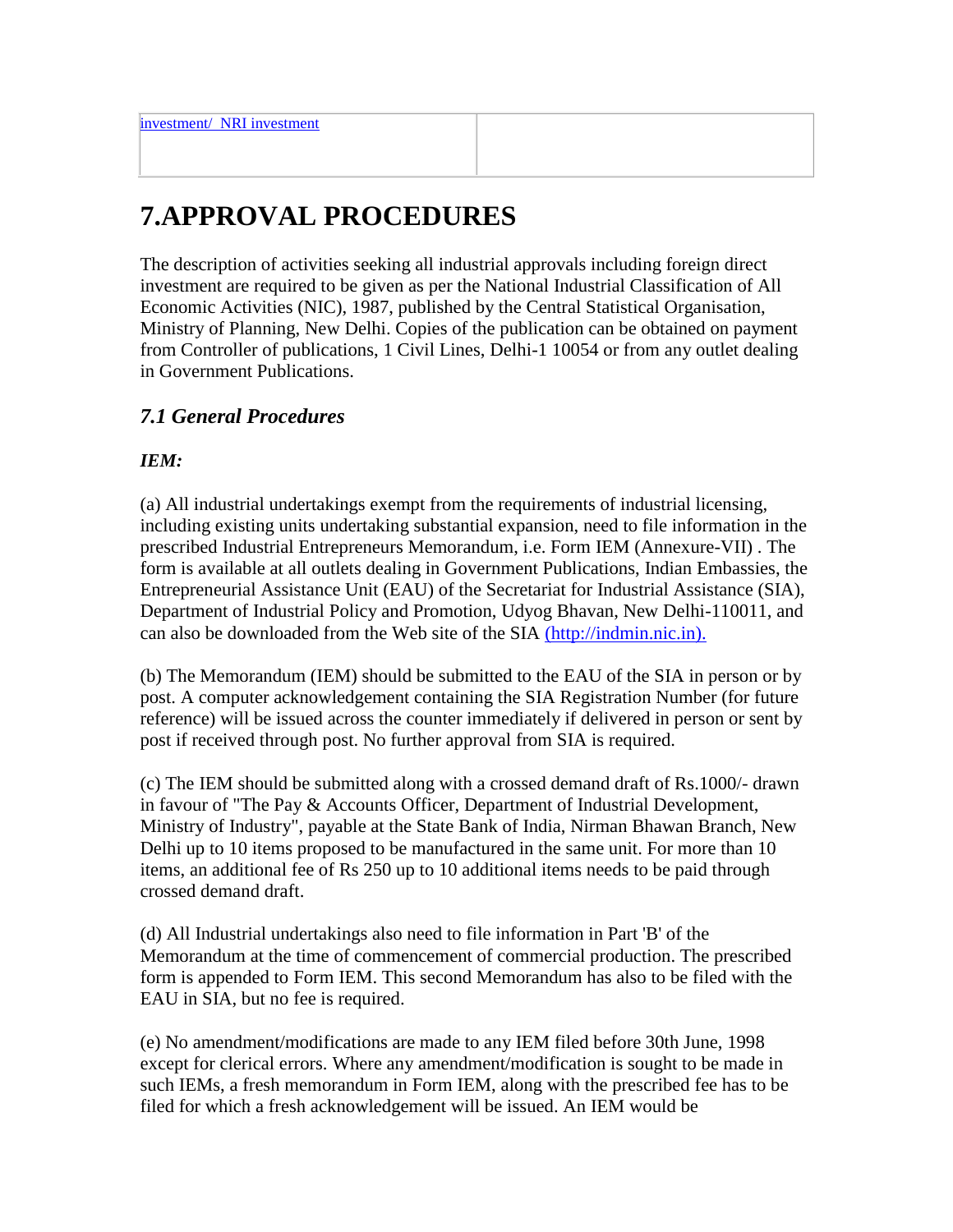cancelled/deleted from the SIA records if, on scrutiny, it is found that the proposal contained in the IEM is licensable.

(f) In respect of IEMs filed in the new form made effective from 1st July, 1998, amendments/modifications will be made on the request of the entrepreneur, as per the notified procedure.

#### *7.2 Procedural Requirements for Licensed Sectors*

#### *Industrial Licence:*

(a) All industrial undertakings subject to compulsory industrial licensing are required to submit an application in the prescribed format, i.e. Form FC-IL(Annexure-VIII). Licenses are granted under the provisions of the Industries(Development and Regulation) Act, 1951. The form is available in the EAU of the SIA, at all outlets dealing in Government Publications, Indian Embassies, and can also be downloaded from the Web site of the SIA - *[http://indmin.nic.in.](http://www.nic.in/indmin)*. Applications for the manufacture of chlorine and caustic soda, along with associated products should include information regarding the chlorine utilisation programme.

(b) Application in Form FC-IL should be submitted to the EAU of the SIA, Department of Industrial Policy & Promotion, Ministry of Commerce & Industry, Udyog Bhawan, New Delhi - 110011. Approvals will normally be available within 4- 6 weeks of filling the application.

(c) The application, in Form FC-IL, should be submitted along with a crossed demand draft of Rs.2500/- drawn in favour of the Pay & Accounts Officer, Department of Industrial Development, Ministry of Industry, payable at the State Bank of India, Nirman Bhawan, New Delhi.

#### *Carry on Business (COB) Licence*

(d) A COB licence is required when a small scale unit exceeds the prescribed small scale limit of investment in plant and machinery by way of natural growth and continues to manufacture small scale reserved item(s). Also, if exemption from Industrial licensing granted for any item is withdrawn, the industrial undertakings who are manufacturing such item(s) require COB licence. The application for COB licence should be submitted in prescribed form "EE" to the SIA, Department of Industrial Policy and Promotion, along with a crossed demand draft of Rs.2500/- drawn in favour of the Pay & Accounts Officer, Department of Industrial Development, Ministry of Industry, payable at the State Bank of India, Nirman Bhawan, New Delhi.

### **8. FOREIGN DIRECT INVESTMENT**

#### *8.1 Procedure For Automatic Route*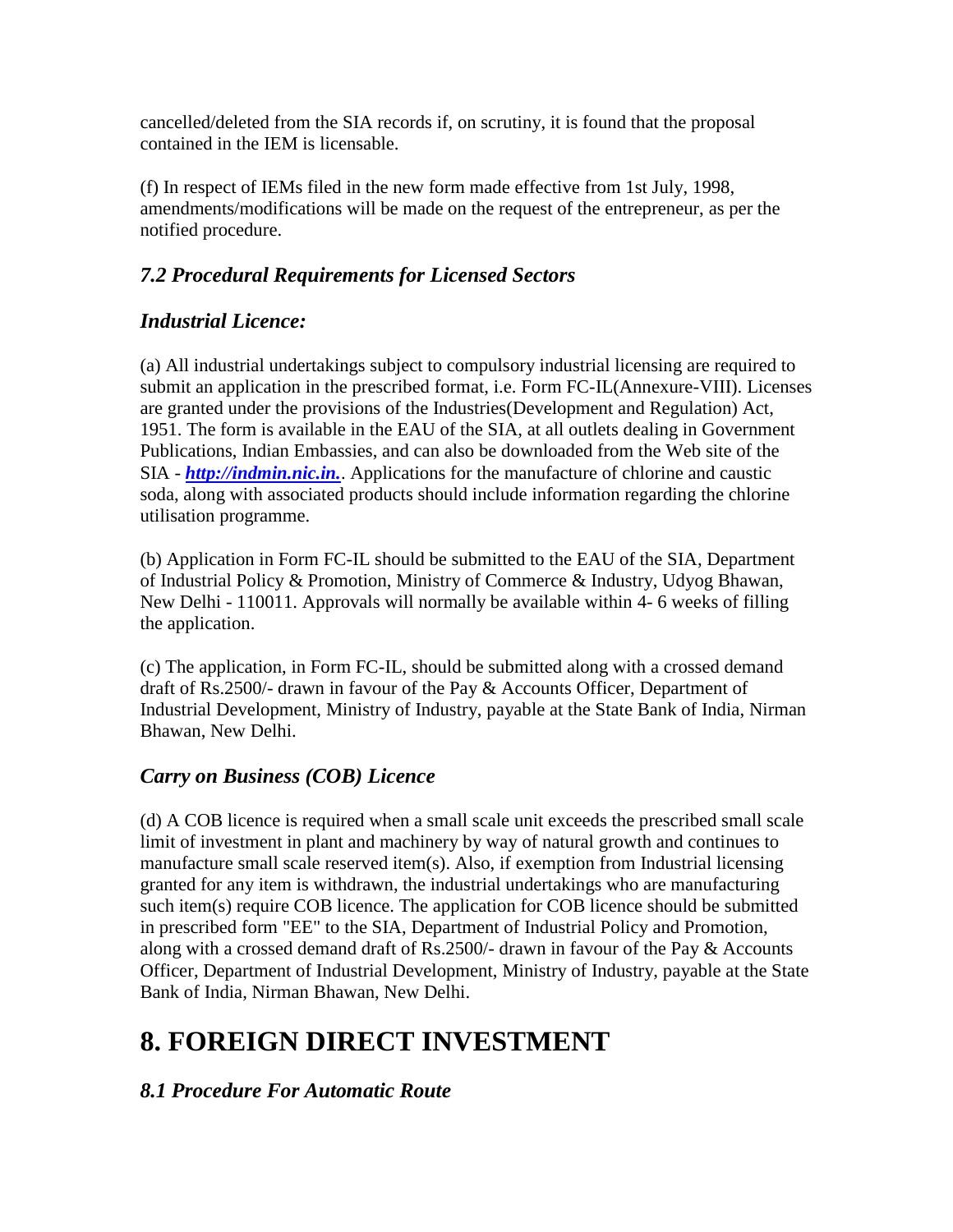The proposals for approval under the automatic route are to be made to the Reserve Bank of India in the FC(RBI) form. In a major drive to simplify procedures for foreign direct investment under the "automatic route", RBI has given permission to Indian Companies to accept investment under this route without obtaining prior approval from Reserve Bank of India. However, investors will have to file the required documents with the concerned Regional Office of the RBI within 30 days after issue of shares to foreign investors. This facility is available to NRI/OCB investment also.

#### *8.2 Procedure For Government Approval*

#### *FIPB*

(a) All other proposals for foreign investment, including NRI/OCB investment and foreign investment in EOU/EPZ/STP/EHTP units, which do not fulfil any or all of the parameters prescribed for automatic approval, as given in paragraph 2.8, 3.1, and 3.2 are considered for approval on merits by the Government. All such proposals are considered for approval by the Foreign Investmetn Promotion Board (FIPB). The FIPB also grants composite approvals involving foreign technical collaborations and setting up of Export Oriented Units involving foreign investment/foreign technical collaboration.

(b) Applications to FIPB for approval of foreign investment should be submitted in Form FC-IL( Annexure-VIII). Plain paper applications carrying all relevant details are also accepted. No fee is payable. The following information should form part of the proposal submited to FIPB:

- i. Whether the applicant has had or has any previous financial/technical collaboration or trade mark agreement in India in the same or allied field for which approval has been sought?; and
- ii. If so, details thereof and the justification for proposing the new venture/technical collaboration (including trade marks).

(c) The application can be submitted with the EAU of the SIA, Department of Industrial Policy & Promotion, Ministry of Commerce & Industry, Udyog Bhavan, New Delhi - 110011. Applications can also be submitted with Indian Missions abroad who will forward them to the SIA for further processing.

(d) Foreign investment proposals received in the SIA are placed before the Foreign Investment Promotion Board (FIPB) within 15 days of its receipt. The Board has the flexibility of purposeful negotiation with the investors and considers project proposals in totality in order to ensure optimum foreign direct investment into the country. The recommendations of FIPB in respect of project proposals involving a total investment of up to Rs. 6 billion are considered and approved by the Industry Minister. Projects with a total investment exceeding Rs. 6 billion are submitted to the Cabinet Committee on Foreign Investment (CCFI) for decision.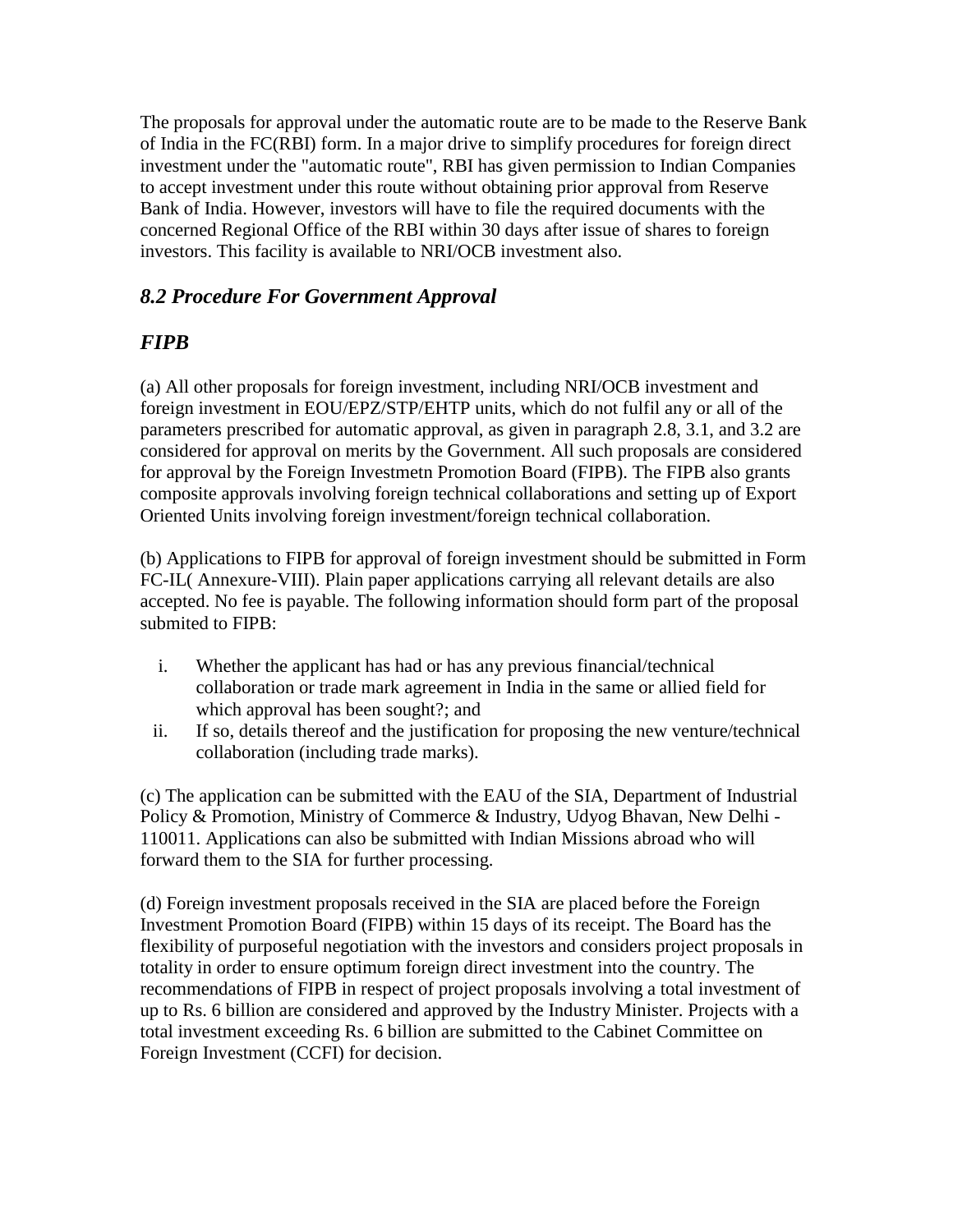(e) The decision of the Government in all cases are conveyed by the SIA normally within 30 days.

(f) RBI has granted general permission under Foreign Exchange Management Act (FEMA )in respect of proposals approved by the Government. Indian companies getting foreign investment approval through FIPB route do not require any further clearance from RBI for the purpose of receiving inward remittance and issue of shares to the foreign investors. Such companies are, however, required to file the required document with the concerned Regional Offices of the RBI within 30 days after issue of shares to the foreign investors.

(g) Similarly, for inward remittance and issue of shares to NRI/OCB up to 100 per cent equity also, prior permission of RBI is not required. These companies have to file the required documents with the concerned Regional Offices of RBI within 30 days after the issue of shares to NRIs/OCBs.

### **9. FOREIGN TECHNOLOGY COLLABORATION**

#### *9.1 Procedure for Automatic Approval*

Applications for automatic approval for such foreign technology agreements should be submitted in Form FT (RBI) with the concerned Regional Offices of Reserve Bank of India. No fee is payable. Approvals are available within 2 weeks.

#### *9.2 Procedure for Government Approval*

(a) All other proposals for foreign technology agreement, not meeting any or all of the parameters for automatic approval, and all cases of extension of existing foreign technical collaboration agreement, are considered for approval, on merits, by the Government. Application in respect of such proposals should be submitted in Form FC-IL to the Secretariat for Industrial Assistance, Department of Industrial Policy & Promotion, Ministry of Industry, Udyog Bhavan, New Delhi. No fee is payable. The following information should form part of the proposal submited to SIA:

- i. Whether the applicant has had or has any previous financial/technical collaboration or trade mark agreement in India in the same or allied field for which approval has been sought?; and
- ii. If so, details thereof and the justification for proposing the new venture/technical collaboration (including trade marks).

Approvals are normally available within 4 to 6 weeks of filing the application.

### **10. 100% EXPORT ORIENTED UNITS AND UNITS SET UP IN EPZ/FTZ**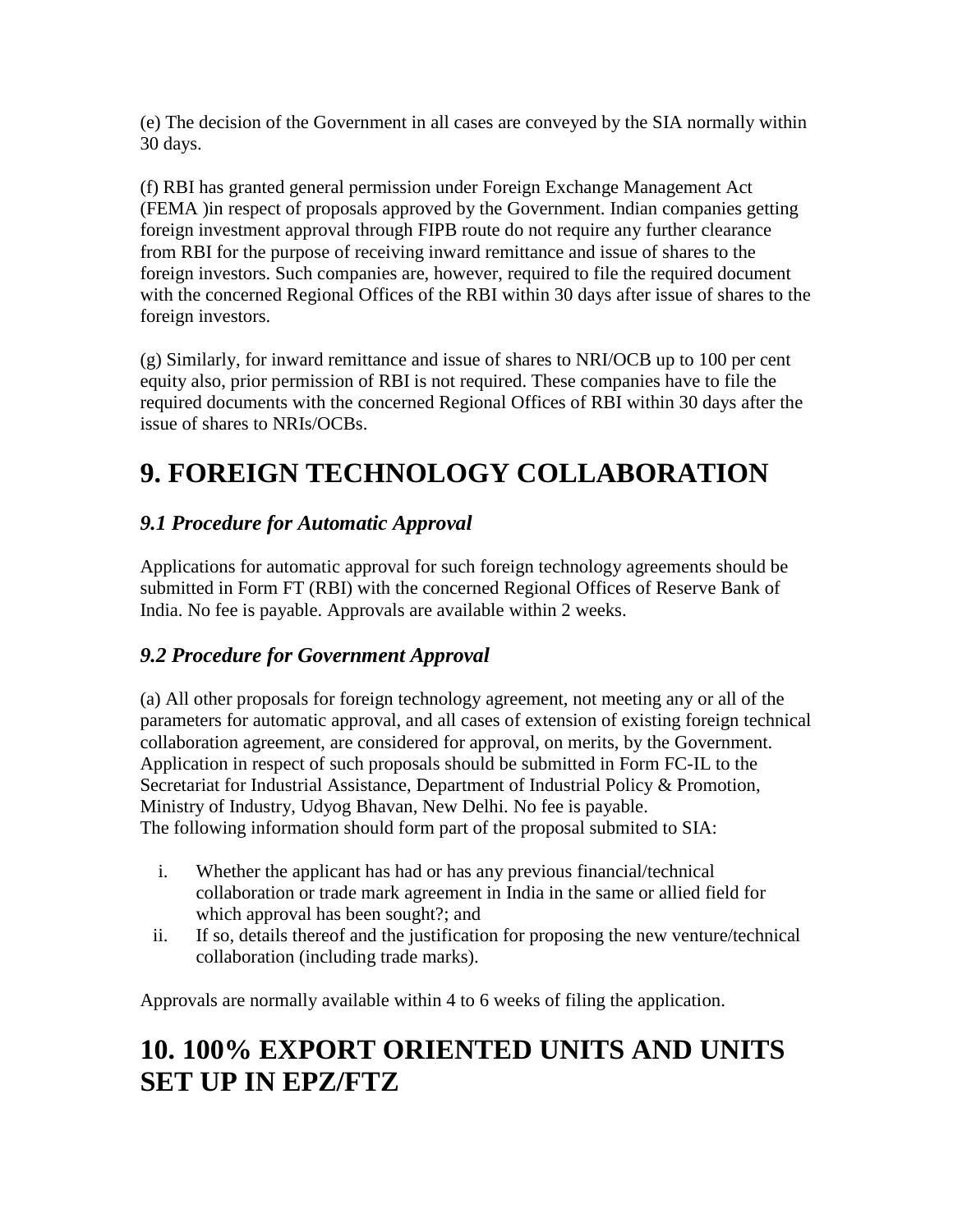#### *A.PROCEDURE FOR APPROVAL FOR EOUs*

*10.1* Applications in the prescribed form for 100 per cent E0Us should be submitted to the Development Commissioners (DCs) of the Export Processing Zones (EPZS) concerned for automatic approval and to the SIA for Government approval. The Form is printed in the Handbook of Procedures for Export and Import, 1997-2002 published by the Ministry of Commerce and is also available at all outlets dealing in Government Publications. The application should be submitted along with a crossed demand draft of Rs.2500/- (licensed items) or Rs. 1000 (non-licensed items) drawn in favour of the "Pay & Accounts Officer, Department of Industrial Development, Ministry of Industry", payable at the State Bank of India, Nirman Bhavan Branch, New Delhi.

#### *10.2 Procedure for Automatic Approval for E0Us*

Applications in the prescribed form for 100 per cent E0Us should be submitted to the DCs of the EPZs. Wherever, the proposals meet the criteria for automatic approval, as given in paragraph 5.2, the DC of the EPZ would issue approval letters within 2 weeks. All other proposals shall be forwarded by the DC to the Board of Approvals for E0Us for consideration.

#### *10.3 Procedure for Government Approval for E0Us*

Applications in the Prescribed Form should be submitted to the EAU of the SIA in the Department of Industrial Policy & Promotion, Udyog Bhawan, New Delhi. On consideration of the proposal by the Board of Approvals, a decision would be normally conveyed in 6 weeks.

#### *10.4 Procedure for foreign direct investment/NRI investment*

All proposals for FDI/NRI/OCB investment in 100% EOUs are eligible for approvals under Automatic Route subject to parameters listed in para 2.8. All proposals not covered under Automatic Route the applicant should seek seperate approval of the FIPB as per the procedure contained in Para 8.2 above.

#### *B. PROCEDURE FOR APPROVAL FOR UNITS LOCATED IN EPZ/FTZ*

*10.5* Applications for setting up units in EPZs be submitted to the concerned DC of the EPZ. The Form is printed in the Handbook of Procedures for Export and Import, 1997- 2002 published by the Ministry of Commerce and is also available at all outlets dealing in Government Publications. The application should be submitted along with a crossed demand draft of Rs.2500/- (licensed items) or Rs. 1000 (non-licensed items) drawn in favour of the "Pay & Accounts Officer, Department of Industrial Development, Ministry of Industry", payable at the State Bank of India, Nirman Bhavan Branch, New Delhi.

#### *10.6 Procedure for Automatic Approval for units located in EPZ/FTZ*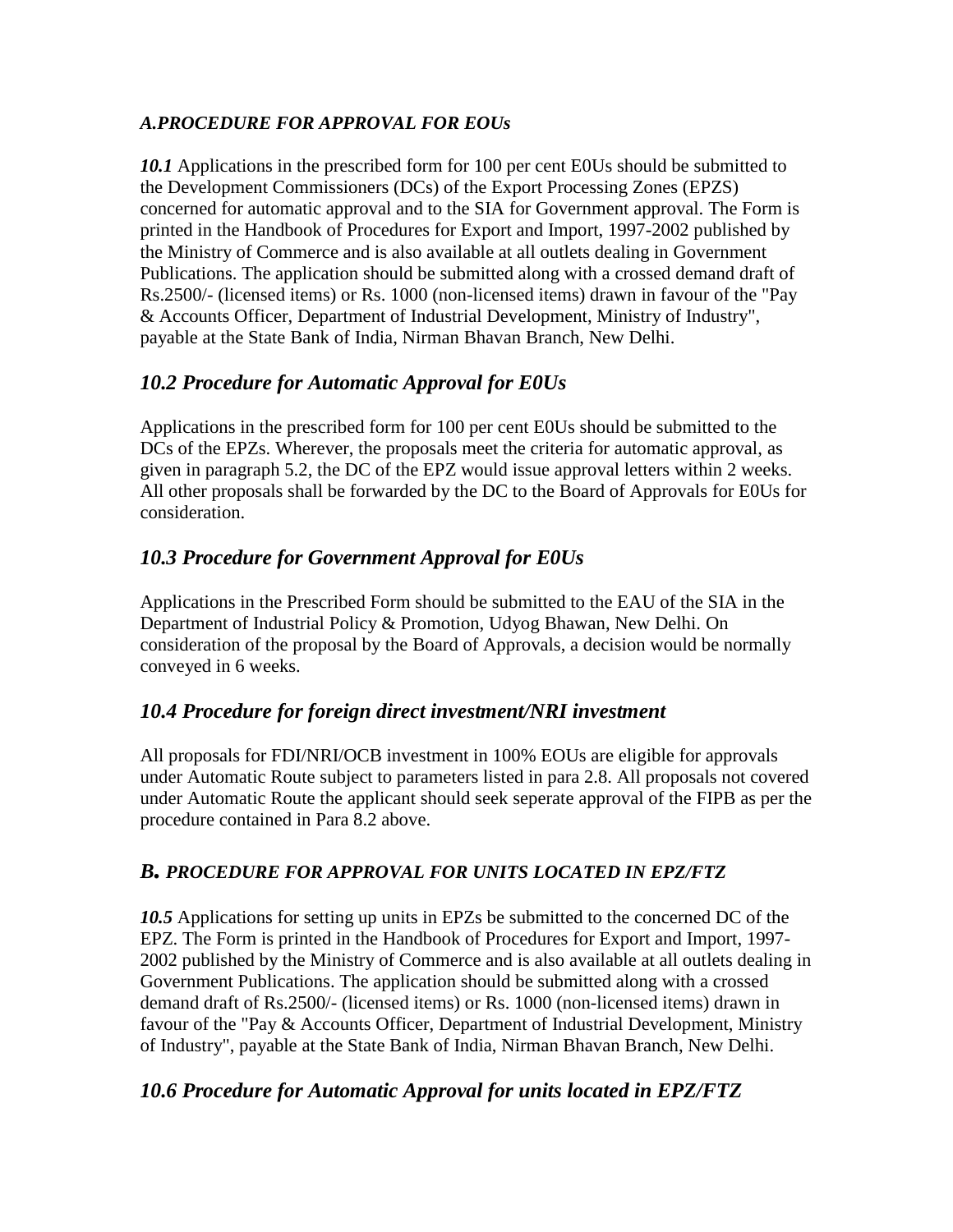Applications in the prescribed form for 100 per cent E0Us should be submitted to the DCs of the EPZs. Wherever, the proposals meet the criteria for automatic approval, as given in paragraph 5.2 the DC of the EPZ would issue approval letters within 2 weeks. All other proposals shall be forwarded by DC to the Board of Approvals for EPZ for consideration

#### *10.7 Procedure for Government Approval for units located in EPZ/FTZ*

Applications in the Prescribed Form should be submitted to the EAU of the Secretariat for Industrial Assistance, in the Department of Industrial Policy & Promotion, Udyog Bhawan, New Delhi. On consideration of the proposal by the Board of Approvals, a decision would be conveyed normally within 6 weeks.

#### *10.8 Procedure for Foreign Direct Investment / NRI Investment*

All proposals for FDI/NRI/OCB investment in EPZ units are eligible for approvals under Automatic Route subject to parameters listed in para 2.8. All proposals not covered under Automatic Route the applicant should seek seperate approval of the FIPB as per the procedure contained in Para 8.2 above.

### **11. EHTP/STP UNITS**

#### *11.1 Procedure for Approval for EHTP/STP*

Application, in the prescribed form, should be submitted to the concerned Directors of STPs or the Designated Officers of EHTPs for automatic approval, and to the SIA for Government approval. The application should be submitted along with a crossed demand draft for Rs. 1000/- drawn in favour of the "Pay & Accounts Offer, Department of Industrial Development, Ministry of Industry", payable at State Bank of India, Nirman Bhawan, New Delhi.The form is available in any outlet dealing with Government Publications.

#### *11.2 Procedure for Automatic Approval for EHTP/STP*

Application, in the prescribed form, should be submitted to the concerned Directors of STPs or the Designated Officers of EHTPs for automatic approval Wherever, the proposals meet the criteria for automatic approval, as given in paragraph 6.2, the approval letters are issued within 2 weeks. All other proposals shall be forwarded to the Inter Ministerial Standing Committee for consideration.

Procedure For Government Approval For EHTP/STP

11.3 Application, in the prescribed form, should be submitted to the EAU of the SIA for Government approval. On consideration by the Inter Ministerial Standing Committee, a decision would be normally conveyed within 6 weeks.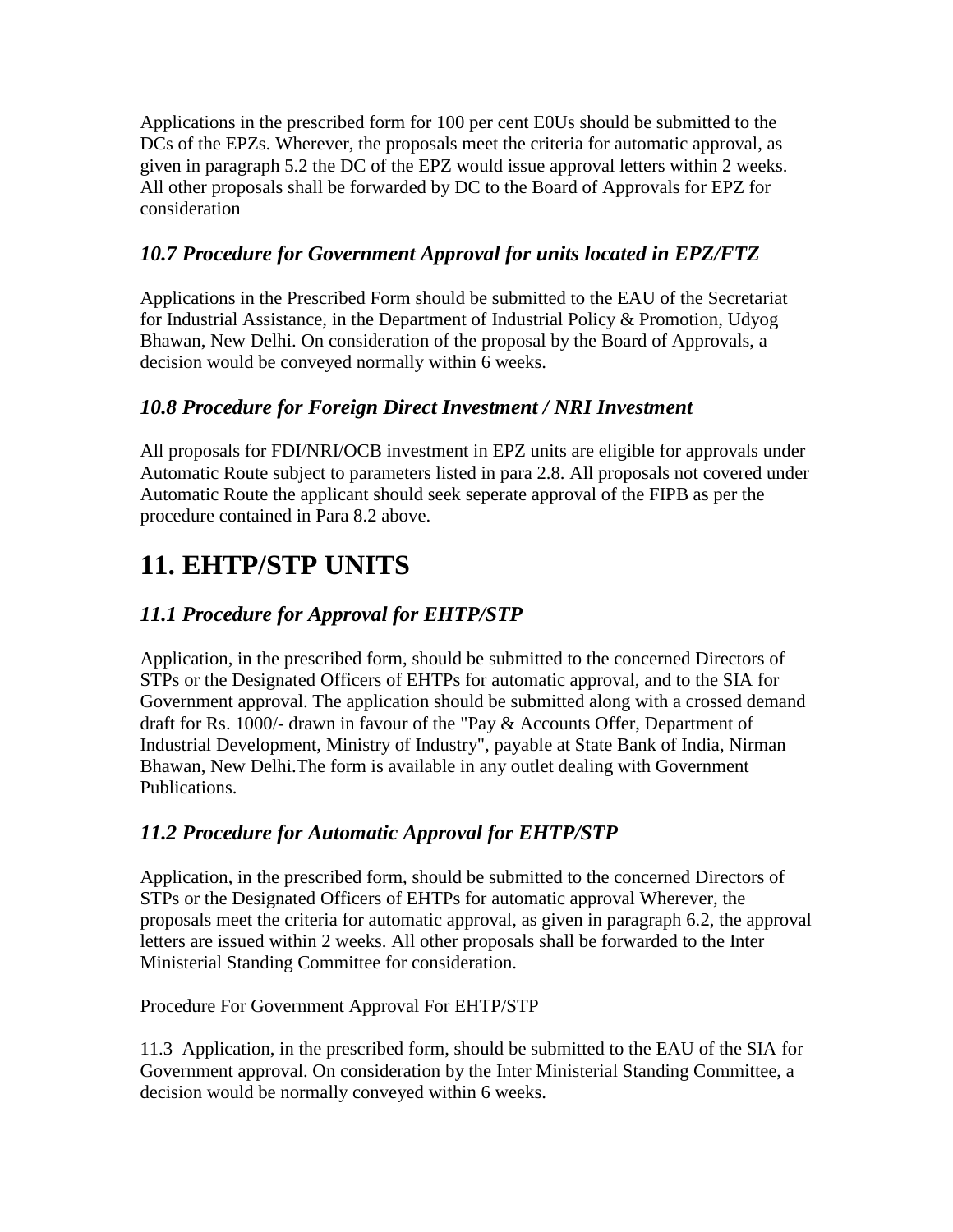#### PROCEDURE FOR FOREIGN DIRECT INVESTMENT / NRI INVESTMENT

11.4 All proposals for FDI/NRI/OCB investment in EHTP/STP units are eligible for approvals under Automatic Route subject to parameters listed in para 2.8. All proposals not covered under Automatic Route the applicant should seek seperate approval of the FIPB as per the procedure contained in Para 8.2 above.

# **FACILITATION**

| <b>INVESTMENT PROMOTION AND</b>                        | <b>FOREIGN INVESTMENT PROMOTION</b>                     |
|--------------------------------------------------------|---------------------------------------------------------|
| <b>FACILITATION</b>                                    | COUNCIL (FIPC)                                          |
|                                                        |                                                         |
| <b>Foreign Investment Promotion Board (FIPB)</b>       | <b>Foreign Investment Implementation Authority</b>      |
| SECRETARIAT FOR INDUSTRIAL                             | PUBLICATIONS                                            |
| ASSISTANCE (SIA)                                       |                                                         |
|                                                        | <b>SIA Newsletter</b><br><b>SIA Statistics</b><br>Other |
| <b>SIA's Promotional Activities</b><br>Entrepreneurial | <b>Publications</b>                                     |
| Assistance Unit (EAU) of the SIA<br>Investment         |                                                         |
| Promotion and Infrastructure Development (IP $&$ ID)   |                                                         |
| <b>Cell</b><br><b>Project Monitoring Wing</b>          |                                                         |
| <b>FOCUS WINDOWS</b>                                   | <b>NODAL OFFICERS</b>                                   |
| <b>SIA WEBSITE</b>                                     | <b>SUBMISSION OF MONTHLY PRODUCTION</b>                 |
|                                                        | <b>RETURNS</b>                                          |
| PROCEDURE FOR OTHER ENVIRONMENTAL                      | <b>INFORMATION ON EXPORTS AND IMPORTS</b>               |
| <b>CLEARENCES</b>                                      |                                                         |
| EXTERNAL COMMERCIAL BORROWINGS                         | <b>COMPANY REGISTRATION</b>                             |
| GRIEVANCES AND COMPLAINTS                              | <b>CITIZENS CHARTER</b>                                 |
|                                                        |                                                         |
| <b>Business Ombudsperson</b><br>Grievances Officer &   |                                                         |
| <b>Joint Secretary</b>                                 |                                                         |

### **12. INVESTMENT PROMOTION AND FACILITATION**

#### *12.1 Foreign Investment Promotion Board (FIPB)*

The Government has revamped the FIPB and transferred it to the Industry Ministry. The FIPB is the nodal, single window agency for all matters relating to FDI as well as promoting investment into the country. It is chaired by Secretary, Industry (Department of Industrial Policy and Promotion). Its objective is to promote FDI into India:-

[i] by undertaking investment promotion activities in India and abroad,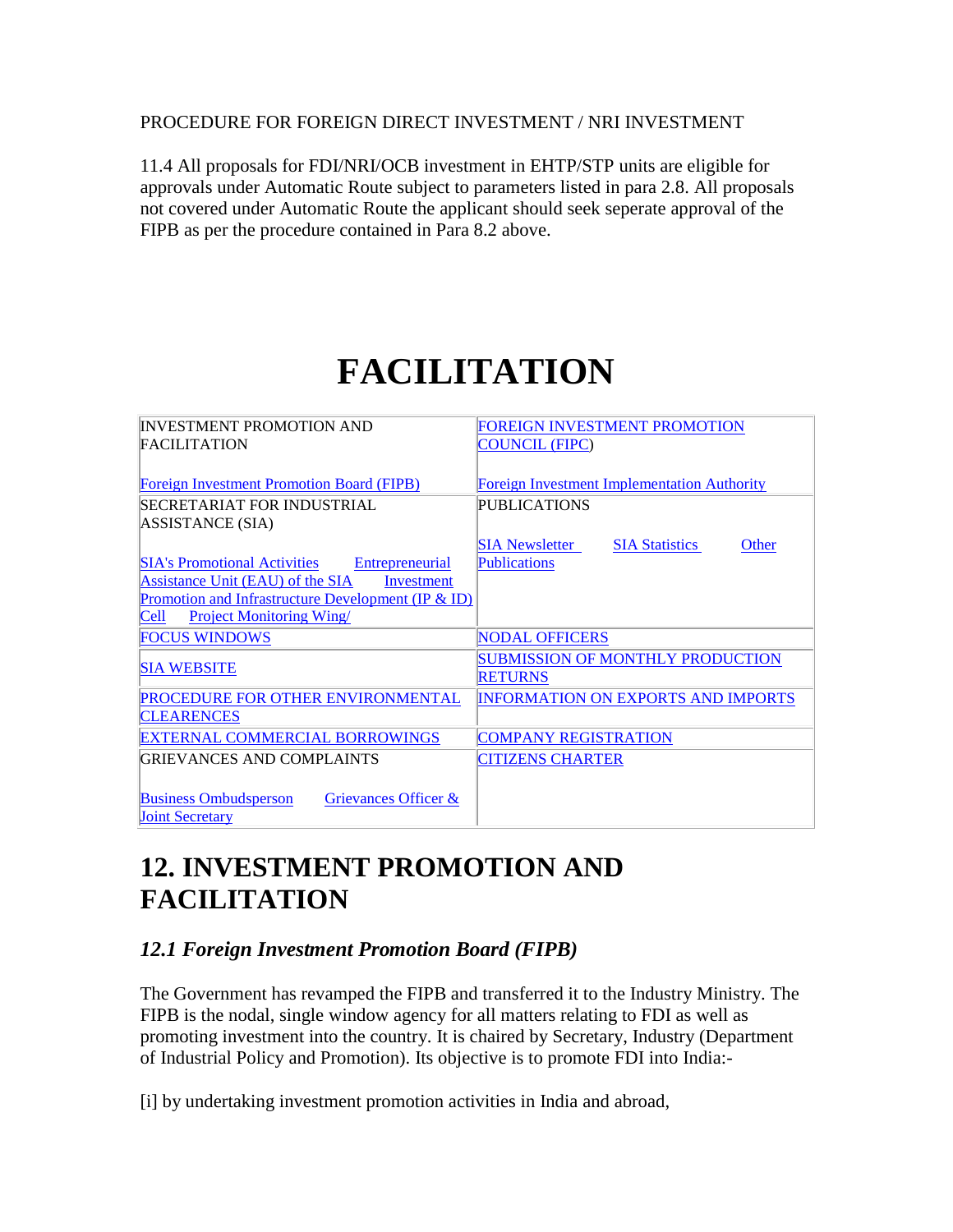[ii] facilitating investment in the country by international companies, non-resident Indians and other foreign investors,

[iii] through purposeful negotiation/discussion with potential investors,

[iv] early clearance of proposals submitted to it, and

[v] review policy and put in place appropriate institutional arrangements, transparent rules and procedures and guidelines for investment promotion and approvals.

12.2 After its revamping, the FIPB has played a proactive role in promoting and attracting FDI into the country and further facilitating expeditious clearance to the proposals submitted to it. The FIPB has also decided to monitor implementation of mega projects to further facilitate investment and remove bottlenecks and as part of this exercise, to get studies commissioned through professional bodies and undertake other promotional measures.

12.3 Mailbox facility for filing of proposals for FIPB

A mailbox facility is available on the SIA website in the name of [siaapplication@ub.nic.in](mailto:siaapplication@ub.nic.in) for filing applications for FIPB.

### **13 FOREIGN INVESTMENT IMPLEMENTATION AUTHORITY (FIIA)**

Government has set up the Foreign Investment Implementation Authority (FIIA) in the Ministry of Commerce & Industry. The FIIA will facilitate quick translation of Foreign Director Investment (FDI) approvals and implementations, provide a pro-active one stop after care service to foreign investors by helping them obtain necessary approvals, sort out operational problems and meet with various Government Agencies to find solutions to problems and maximising opportunities through a partnership approach.

13.2 Role

The FIIA shall take steps to:

- Understand and address concerns of investors;
- Understand and address concerns of approving authorities;
- Initiate multi agency consultations; and
- Refer matters not resolved at the FIIA level to high levels on a quarterly basis, including cases of projects slippage on account of implementation bottlenecks.

13.3Functions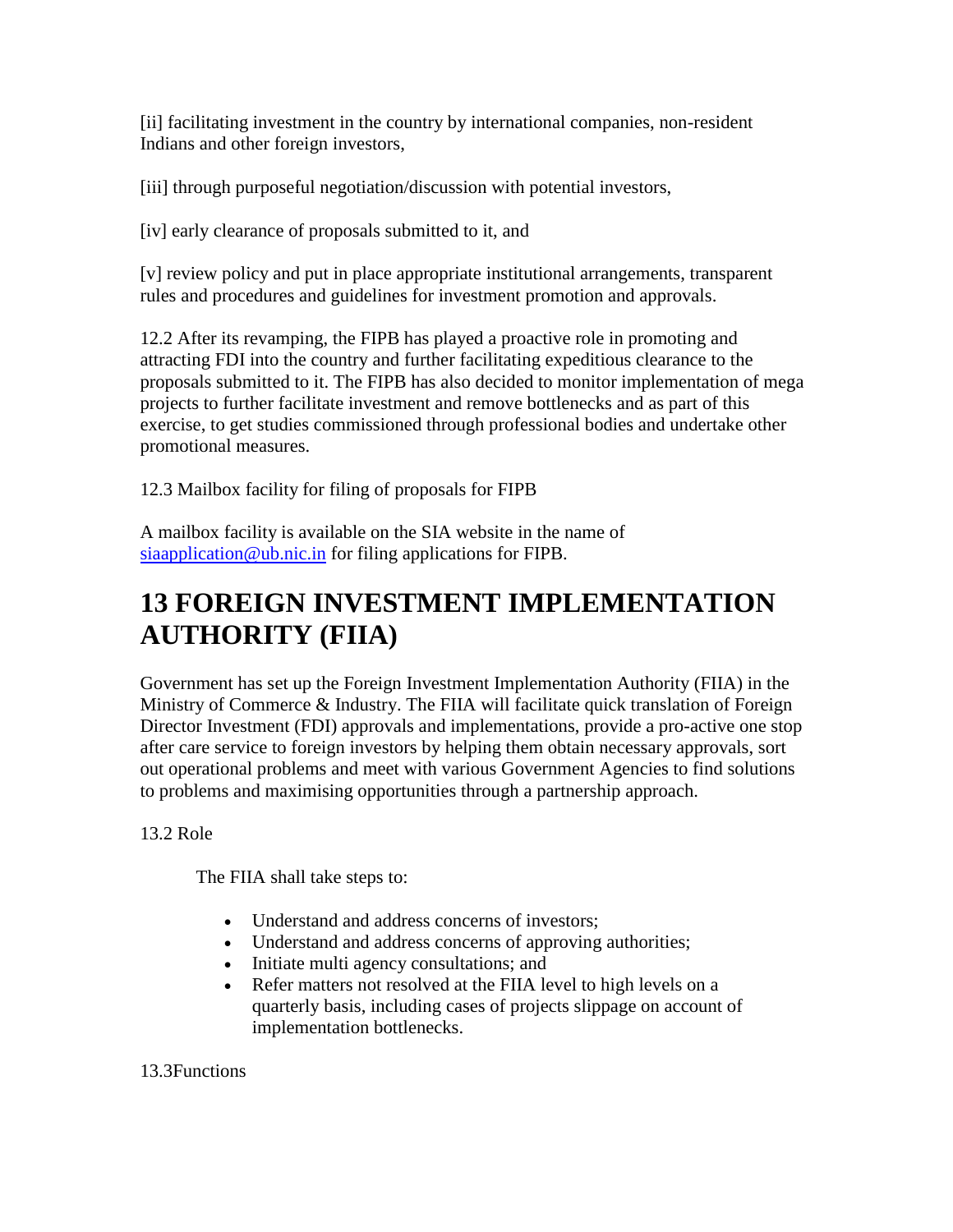The functions of the FIIA shall be as under:

- Expediting various approvals/permissions;
- Fostering partnership between investors and government agencies concerned;
- Resolve difference in perceptions;
- Enhance overall credibility;
- Review policy framework; and
- Liaise with the Ministry of External Affairs for keeping India's diplomatic missions abroad informed about translation of FDI approvals into actual investment and implementation.

13.4 The modalities of functioning of FIIA shall be as under:

- i. The FIIA shall set up a Fast Track Committee (FTC) to review and monitor mega projects. It will nominate members of the FTC from representatives of various Ministries/agencies/State Government at the working level. The representative of the AM concerned shall act as the project coordinator and shall head the FTC. The FTC shall prescribe the time frame within which various approvals/permissions are to be given on a project to project basis. FTC shall also flag issues that need to be resolved by FIIA. Based on the inputs provided by FTC, the FIIA will give its recommendations on each project on the basis of which Administrative Ministries/State Government shall take action under their own laws and regulations.
- ii. The FIIA will initiate inter Ministerial consultations and make appropriate recommendations to the competent authority, i.e. Ministry/Department concerned at the Central Government level and the State Government, as the case may be, on issues requiring policy intervention.
- iii. The FIIA will act as a single point interface between the investor and Government agencies including Administrative Ministries/State Governments/Pollution Control Board/DGFT/Regulatory Authorities/Tax Authorities/Company Law Board, etc.
- iv. The FIIA shall meet once every month to review cases involving investment of Rs. 100 crore or more, consider references received from the FTC, and monitor the functioning of various FTCs. It would also entertain any complaint regarding implementation bottlenecks from FDI approval holders regardless of the quantum of investment.
- v. The FIIA shall also make recommendations from time to time on any issue relating to the speedy implementation of FDI projects and also to provide transparency in government functioning with respect to FDI projects.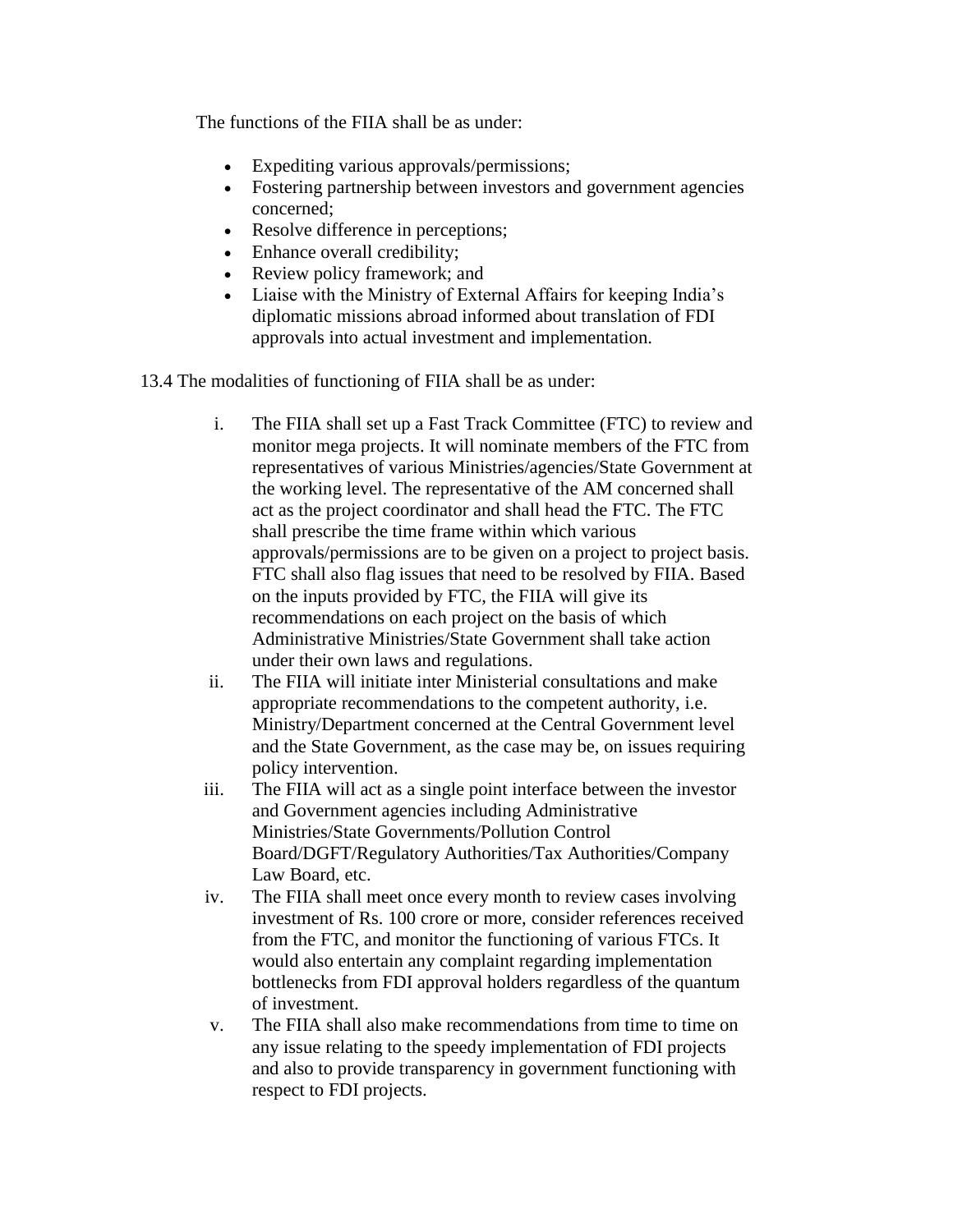• 13.5 The Secretariat for Industrial Assistance (SIA) in the Department of Industrial Policy & Promotion shall function as the Secretariat of the FIIA.

13.6 Approval holders are requested to send their suggestions and problems, if any to any of the following officers in SIA or at FIIA's e-mail address at [fiia@ub.nic.in](mailto:fiia@ub.nic.in) :

- a. Joint Secretary, SIA
- b. Director (Foreign Collaboration/Foreign Direct Investment/FIPB)
- c. Deputy Secretary (IP&ID Cell)

The issues raised will be taken up with the concerned Department/authorities and will be discussed in the meeting of FIIA.

### **14. FOREIGN INVESTMENT PROMOTION COUNCIL (FIPC)**

Apart from making the policy framework investor-friendly and transparent, promotional measures are also taken to attract Foreign Direct Investment into the country. The Government has constituted a Foreign Investment Promotion Council (FIPC) in the Ministry of Industry. This comprises professionals from Industry and Commerce. It has been set up to have a more target oriented approach toward Foreign Direct Investment promotion. The basic function of the Council is to identify specific sectors/projects within the country that require Foreign Direct Investment and target specific regions/countries of the world for its mobilisation.

### **15. SECRETARIAT FOR INDUSTRIAL ASSISTANCE (SIA)**

15.1 SIA has been set up by the Government of India in the Department of Industrial Policy and Promotion in the Ministry of Commerce & Industry to provide a single window for entrepreneurial assistance, investor facilitation, receiving and processing all applications which require Government approval, conveying Government decisions on applications filed, assisting entrepreneurs and investors in setting up projects, (including liaison with other organisations and State Governments) and in monitoring implementation of projects. It also notifies all Government Policy relating to investment and technology, and collects and publishes monthly production data for 213 select industry groups.

#### *15.2 SIA's Promotional Activities*

As an investor friendly agency, it provides information and assistance to Indian and foreign companies in setting up industry and making investments. It guides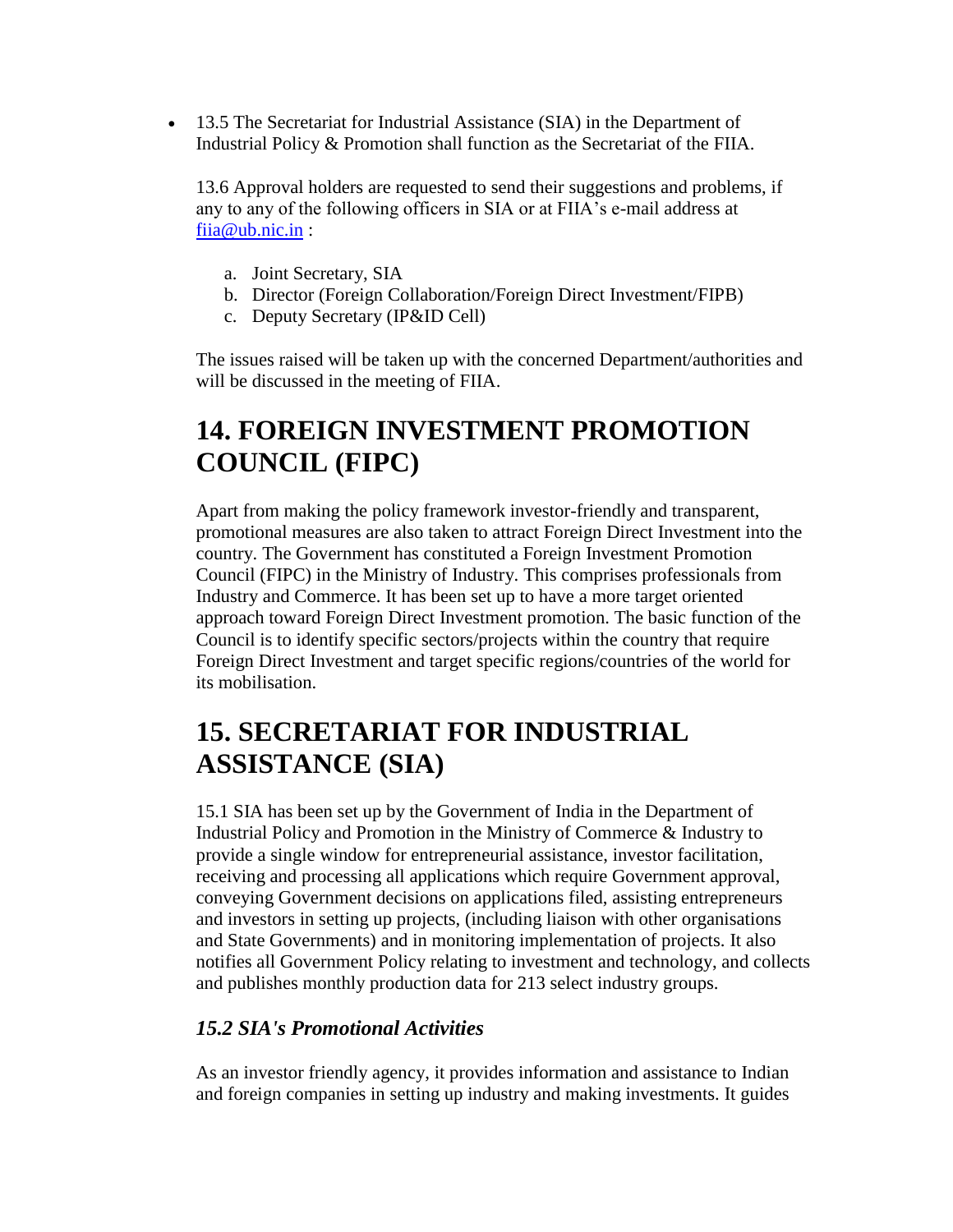prospective entrepreneurs and disseminates information and data on a regular basis through its two monthly newsletters the "SIA Newsletter" and the "SIA Statistics" as also through its Website address, i.e.<http://indmin.nic.in/> . It also assists potential investors in finding joint venture partners and provides complete information on relevant policies and procedures, including those, which are specific to sectors and the State Governments.

#### *15.3 Entrepreneurial Assistance Unit (EAU) of the SIA*

The Entrepreneurial Assistance Unit functioning under the Secretariat for Industrial Assistance, Department of Industrial Policy and Promotion provides assistance to entrepreneurs on various subjects concerning investment decisions. The unit receives all papers/applications related to industrial approvals and immediately issues a computerised acknowledgement which also has an identity/reference number. All correspondence with the SIA should quote this number. In case of papers filed by post, the acknowledgement will be sent by post. The Unit extends this facility to all papers/applications relating to IEMs, Industrial Licences, Foreign Investment, Foreign Technology Agreements, 100 per cent EOUs, EHTP, STP Schemes, etc.

15.4 The Unit also attends to enquiries from entrepreneurs relating to a wide range of subjects concerning investment decisions. It furnishes clarifications and arranges meetings with nodal officers in concerned Ministries/Organisations. The Unit also provides information regarding the current status of applications filled for various industrial approvals.

#### *15.5 Investment Promotion and Infrastructure Development (IP & ID) Cell*

In order to give further impetus to facilitation and monitoring of investment, as well as for better coordination of infrastructural requirements for industry, a new cell called the "Investment Promotion and Infrastructure Development Cell" has been created. The functions of the Cell include:-

[a] Dissemination of information about investment climate in India;

[b] Investment facilitation;

[c] Developing and distributing multimedia presentation material and other publications;

[d] Organising Symposiums, Seminars, etc. on investment promotion;

[e] Liaison with State Governments regarding investment promotion;

[f] Documentation of single window systems followed by various States;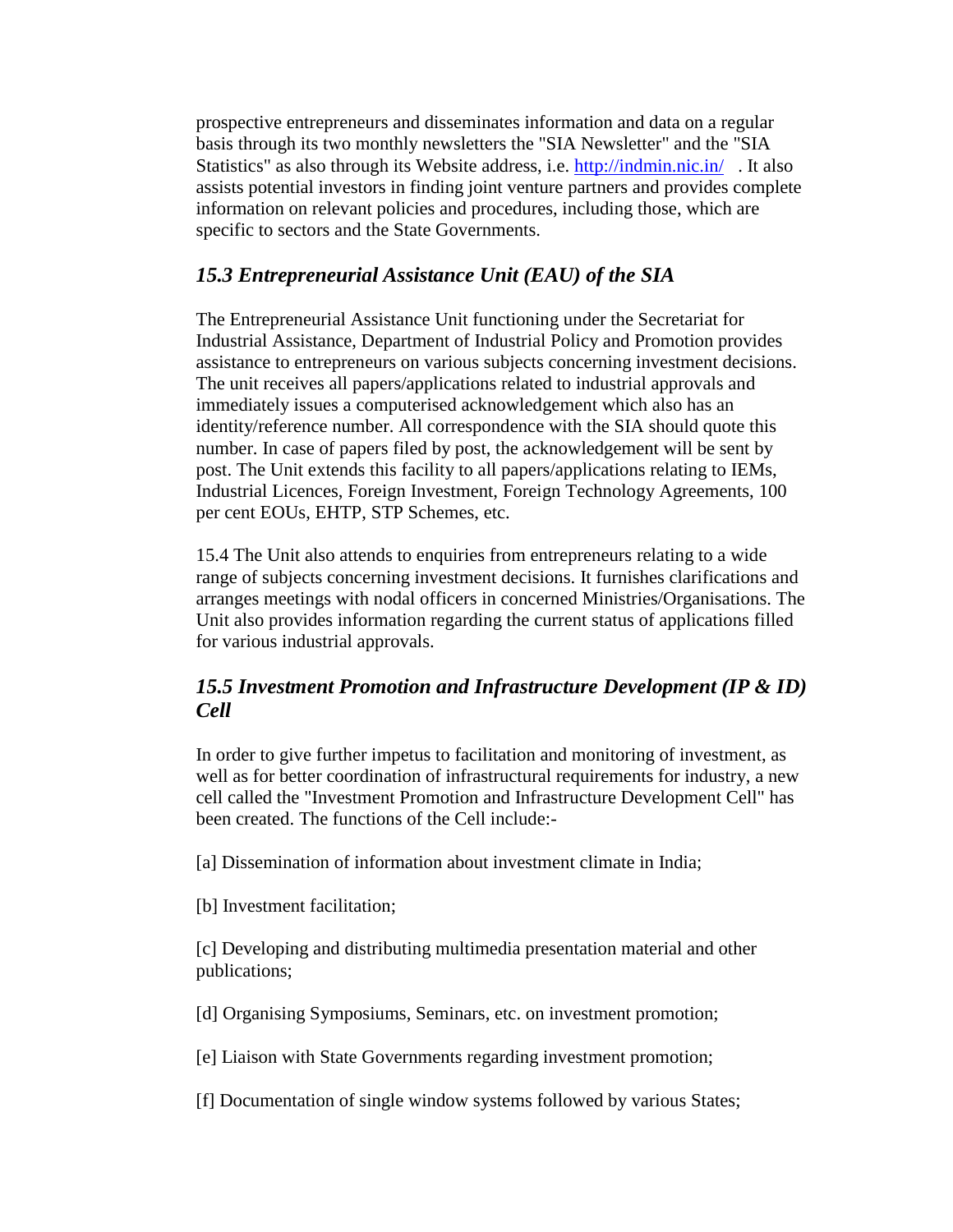[g] Match-making service for investment promotion;

[h] Coordination of progress of infrastructure sectors approved for investment/technology transfer, power, telecom, ports, roads, etc.;

[i] Facilitating Industrial Model Town Projects, and Industrial Parks, etc.;

[j] Promotion of Private Investment including Foreign Investment in the infrastructure sector;

[k] Compilation of sectoral policies, strategies and guidelines of infrastructure sectors, both in India and abroad; and

[l] Facilitating preparation of a perspective plan on infrastructure requirements for industry.

#### *15.6 Project Monitoring Wing*

With a view to monitoring the implementation of projects approved, and for facilitating solution to investor problems, a Project Monitoring Wing has been created within the IP&ID Cell. The functions of the Project Monitoring Wing are as follows:

(i) Coordination with Central and State level Ministries/Departments concerned and related agencies for tracking and monitoring approved projects, and compilation and analyses such information;

(ii) Direct contact, wherever necessary, with entrepreneurs and updation of the information on projects, and provision of necessary assistance.

### **16. NODAL OFFICERS**

16.1 The Department of Industrial Policy and Promotion has identified officers at the Deputy Secretary/Director level as Nodal officers for facilitation of all matters relating to the industrial projects pertaining to a State. For large projects involving sizeable amount of FDI, officers have been identified in the Department of Industrial Policy and Promotion and other departments concerned (e.g. the Ministry to which the investment proposal pertains) and the State Government to act as contact officers so that these projects can be implemented within the time schedule. The officers of the Project Monitoring Wing are in touch with the contact officers.

### **17. FOCUS WINDOWS**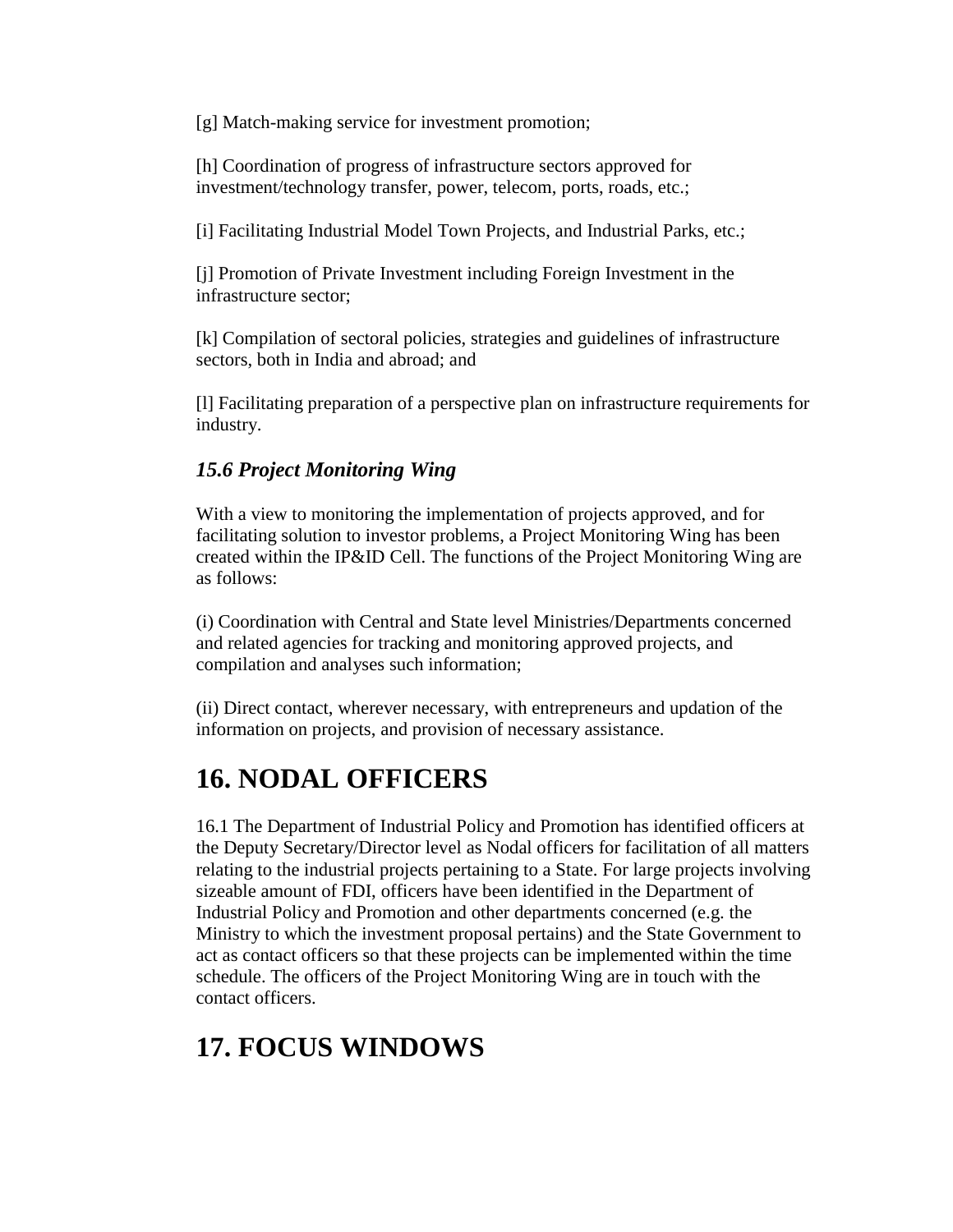17.1 The Department of Industrial Policy and Promotion also has opened Country Focus Windows for countries with sizeable investment interest in India. At present, the Focus Window cover countries such as USA, Germany, France, Switzerland, UK, Australia, Japan and Korea. For each focus window a senior officer in the Department provides facilitation and assistance.

17.2 SIA's publication 'India Investment Guide' is now available in the Japanese,French and German languages.

### **18. PUBLICATIONS**

### *18.1 SIA Newsletter*

This is a monthly publication and covers information on data relating to Foreign Direct Investment, NRI investment, sectoral break-ups, countrywise break-up, all approvals accorded for Foreign Direct Investment, and NRI investment during the month, FDI inflows, and policy notifications issued during the month. Annual issue of SIA Newsletter has been officially released and is now available.

### *18.2 SIA Statistics*

This is also a monthly publication which contains data relating to Industrial Licences, approvals granted for setting up 100 per cent Export Oriented Units, details of approvals for Industrial Licences, EOUs, Foreign Technical Collaboration etc., monthly data on industrial production of 213 select industry groups, as well as policy announcements by Government during the month. Annual issue of SIA Statistics has been officially released and is now available.

### *18.3 Other Publications*

These publications include this Manual as well as sector specific publications, such as on the Indian Automobile industry, Cement industry, Engineering industries, Leather industries, etc. A set of publications relating to the Infrastructure sector with specific volumes on Ports, Roads, Power, Telecom, and Railways is also published. Other publications include information on Current taxation and duty structure, Entry options for business in India, and the like. A comprehensive publication 'India Investment Guide' has recently been published.

All or any of these publications are available through the EAU of the SIA, the Investment Promotion and Infrastructure Development Cell, as also Indian Missions abroad. These can also be down loaded from the SIA Website.

### *19.* **SIA WEBSITE** *[\(http://indmin.nic.in\)](http://www.nic.in/indmin)*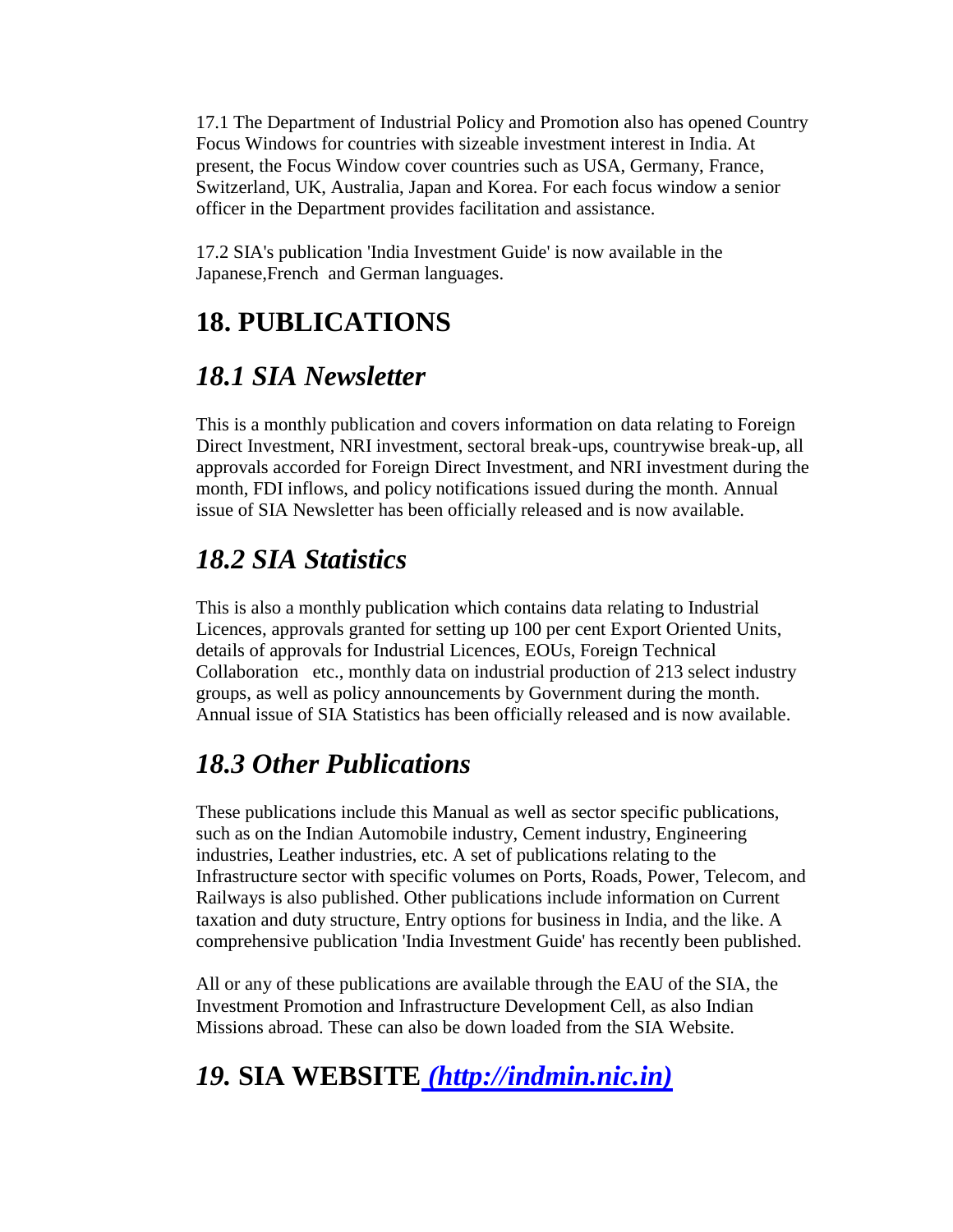19.1 The Home page of the SIA has been created with the intention to convey information relating to the investment climate in India and contains the aforesaid publications, State Industrial Policies, website directory of organisations, forthcoming promotional events, projects as are on offer, details regarding availability of land/industrial sheds through State Government agencies, etc.

19.2 On line advisory services through chat room,/ bullitin board are available during prescribed hours on Internet through SIA website. Assistance for drafting and filing of all applications with SIA is also provided.

19.3 SIA website is hyperlinked to the website of all ministries/departments of the Central Government as well as State Governments, Banks, Financial Institutions and Industry Associations

### **20. SUBMISSION OF MONTHLY PRODUCTION RETURNS**

20.1 All industrial undertakings, whether exempt or not from compulsory industrial licensing, are statutorily required to submit a monthly production return in the proforma to the concerned technical authorities viz. Deputy Director (Statistics), Secretariat for Industrial Assistance (SIA), Department. of Industrial Policy and Promotion, Iron and Steel Controller; Coal Controller, Directorate of Sugar; Directorate of Vanaspati, Vegetable Oils and Fats and Textile Commissioner, as the case may be. A copy of the monthly production return should also be submitted to the concerned Administrative Ministry/Department.

20.2 In the case of small scale industrial undertakings, the monthly production return should be submitted to the appropriate State Government or Commissioner of Industries and to the Department of Small Scale and Agro & Rural Industries, Government of India along with a copy to the Small Industries Service Institute.

### **21. PROCEDURE FOR OTHER ENVIRONMENTAL CLEARENCES**

21.1 Entrepreneurs are advised to approach Ministry of Environment and Forests, Paryavaran Bhavan, Phase II, CGO Complex, Lodhi Road, New Delhi- 110003.

### **22. INFORMATION ON EXPORTS AND IMPORTS**

22.1 Exports and imports of plant machinery would be as per the existing Export-Import Policy in force. For any information or facilitation, entrepreneurs can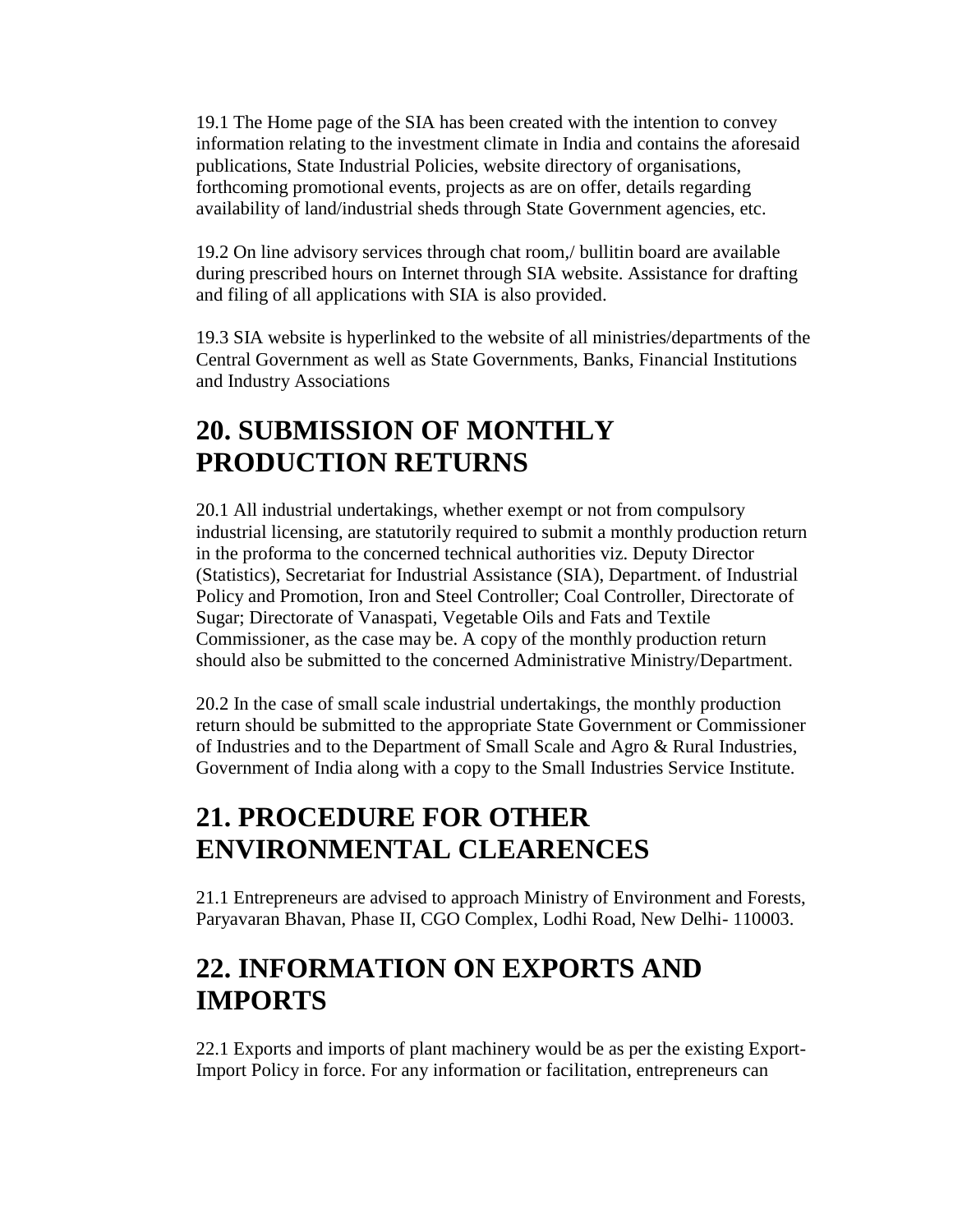contact the Directorate General of Foreign Trade (DGFT), Ministry of Commerce & Industry, Udyog Bhavan, New Delhi-110011.

### **23. EXTERNAL COMMERCIAL BORROWINGS**

23.1 Applications may be submitted by the borrowers in the prescribed format to the Joint Secretary(ECB), Department of Economic Affairs, Ministry of Finance, North Block, New Delhi-110001. The policy and procedures are contained in the guidelines issued by that Ministry and are available on the SIA website.

### **24. COMPANY REGISTRATION**

24.1 Information and details may be obtained from the Department of Company Affairs, Shastri Bhavan, New Delhi-110011 or the Registrar of Companies located in all State capitals.

### **25. GRIEVANCES AND COMPLAINTS**

#### *25.1 Business Ombudsperson*

To facilitate expeditious redressal of grievances and attend to complaints relating to delays in grant and implementation of industrial approvals and facilitate their disposal, the Government has appointed a BUSINESS OMBUDSPERSON in the Ministry of Commerce and Industry. , Additional Secretary & Financial Adviser, Ministry of Commerce and Industry, Udyog Bhavan, New Delhi-110011 has been nominated to act as Business Ombudsperson.

#### *25.2 Grievances Officer & Joint Secretary*

Grievances and complaints are also received by the Grievances Office-cum-Joint Secretary, Department of Industrial Policy and Promotion, Ministry of Commerce & Industry, Udyog Bhavan, New Delhi-110011, either through post or through the mail box in the EAU of the SIA and at Reception of the Ministry of Commerce & Industry at Gate No.13 of Udyog Bhavan, New Delhi-110011. Any such communication is handled expeditiously and steps are taken to redress the grievance.

### **26. CITIZENS CHARTER**

26.1 The Department of Industrial Policy and Promotion has also got its own Citizens Charter which outlines general procedures and standards of performance expected from the Department.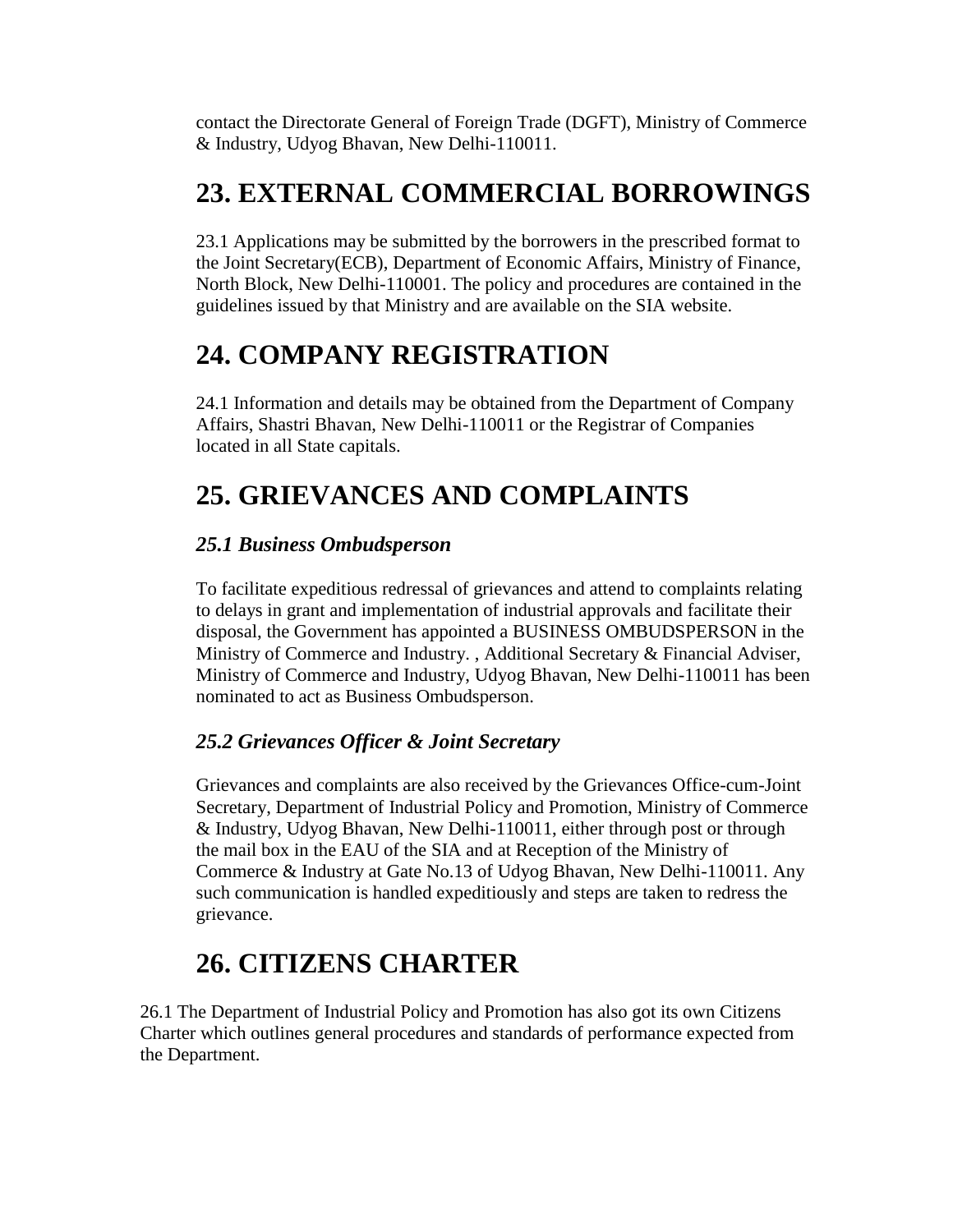ANNEXURES

## **ANNEXURE-I**

### **LIST OF INDUSTRIES RESERVED FOR THE PUBLIC SECTOR**

- **1. Arms and ammunition and allied items of defence equipment, defence aircraft and warships.**
- **2. Atomic Energy**
- 3. **Railway transport.**

## **ANNEXURE-II**

### **LIST OF INDUSTRIES FOR WHICH INDUSTRIAL LICENSING IS COMPULSORY**

- **1. Distillation and brewing of alcoholic drinks.**
- **2. Cigars and cigarettes of tobacco and manufactured tobacco substitutes.**
- **3. Electronic Aerospace and defence equipment: all types.**

**4. Industrial explosives including detonating fuses, safety fuses, gun powder, nitrocellulose and matches.** 

**5. Hazardous chemicals.**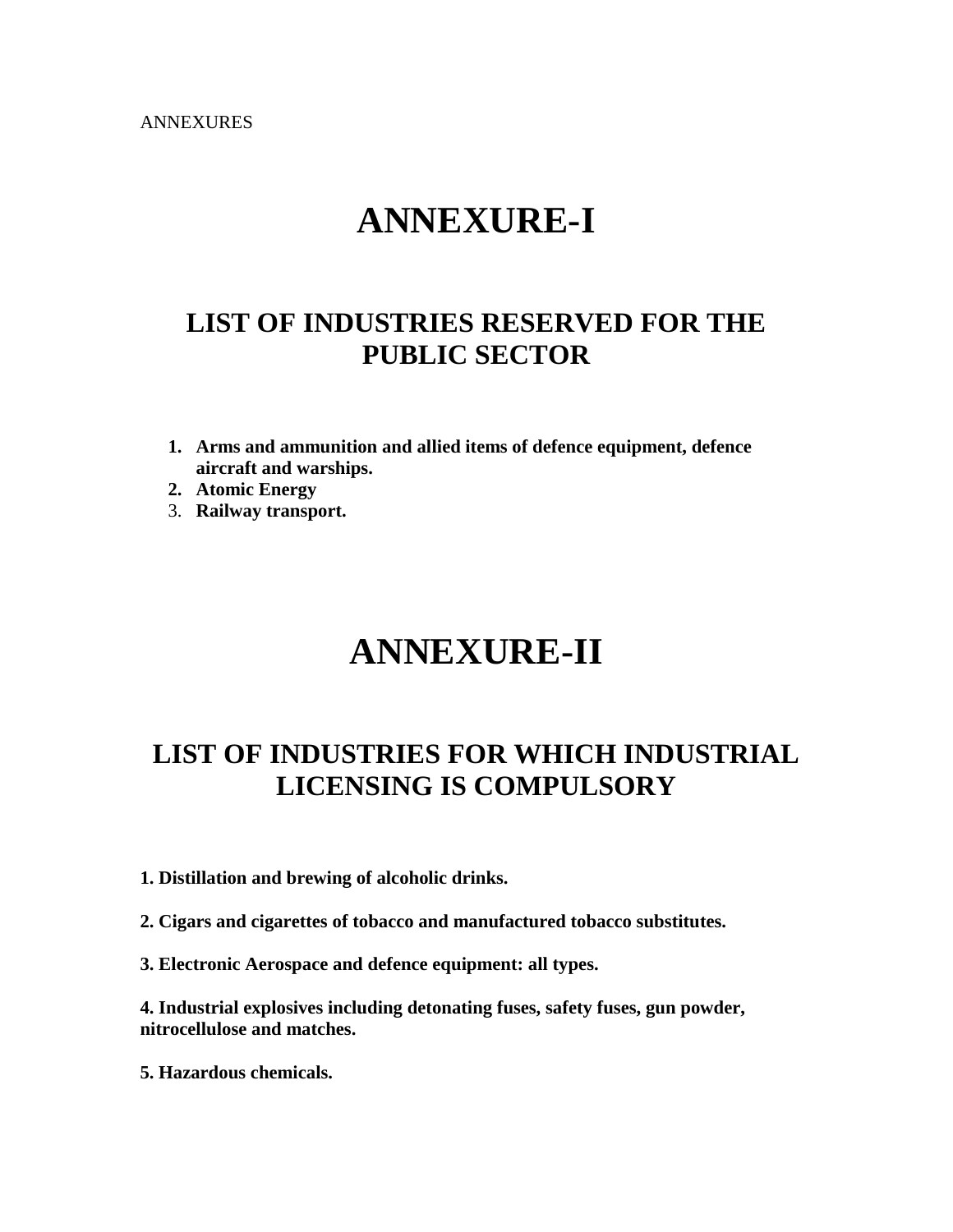**6. Drugs and Pharmaceuticals ( according to modified Drug Policy issued in September, 1994).** 

*Note:* **The compulsory licensing provisions would not apply in respect of the small scale units taking up the manufacture of any of the above items reserved for exclusive manufacture in small-scale sector.** 

# **ANNEXURE-III**

#### **GUIDELINES FOR THE CONSIDERATION OF FOREIGN DIRECT INVESTMENT(FDI) PROPOSAL BY THE FOREIGN INVESTMENT PROMOTION BOARD (FIPB)**

(To be read with paragraph 2.10 of the Manual)

The following Guidelines are laid-down to enable the Foreign Investment Promotion Board (FIPB) to consider the proposals for Foreign Direct Investment (FDI) and formulate its recommendations.

1. All applications should be put up before the FIPB by the SIA (Secretariat of Industrial Assistance) within 15 days and it should be ensured that comments of the administrative ministries are placed before the Board either prior to/or in the meeting of the Board.

2. Proposals should be considered by the Board keeping in view the time-frame of 30 days for communicating Government decision (i.e. approval of IM/CCFI or rejection as the case may be).

3. In cases in which either the proposal is not cleared or further information is required, in order to obviate delays presentation by applicant in the meeting of the FIPB should be resorted to.

4. While considering cases and making recommendations, FIPB should keep in mind the sectoral requirements and the sectoral policies vis-a-vis the proposal(s).

5. FIPB would consider each proposal in totality (i.e. if it includes apart from foreign investment, technical collaboration/industrial licence) for composite approval or otherwise. However, the FIPB's recommendation would relate only to the approval for foreign financial and technical collaboration and the foreign investor will need to take other prescribed clearances separately.

6. The Board should examine the following while considering proposals submitted to it for consideration: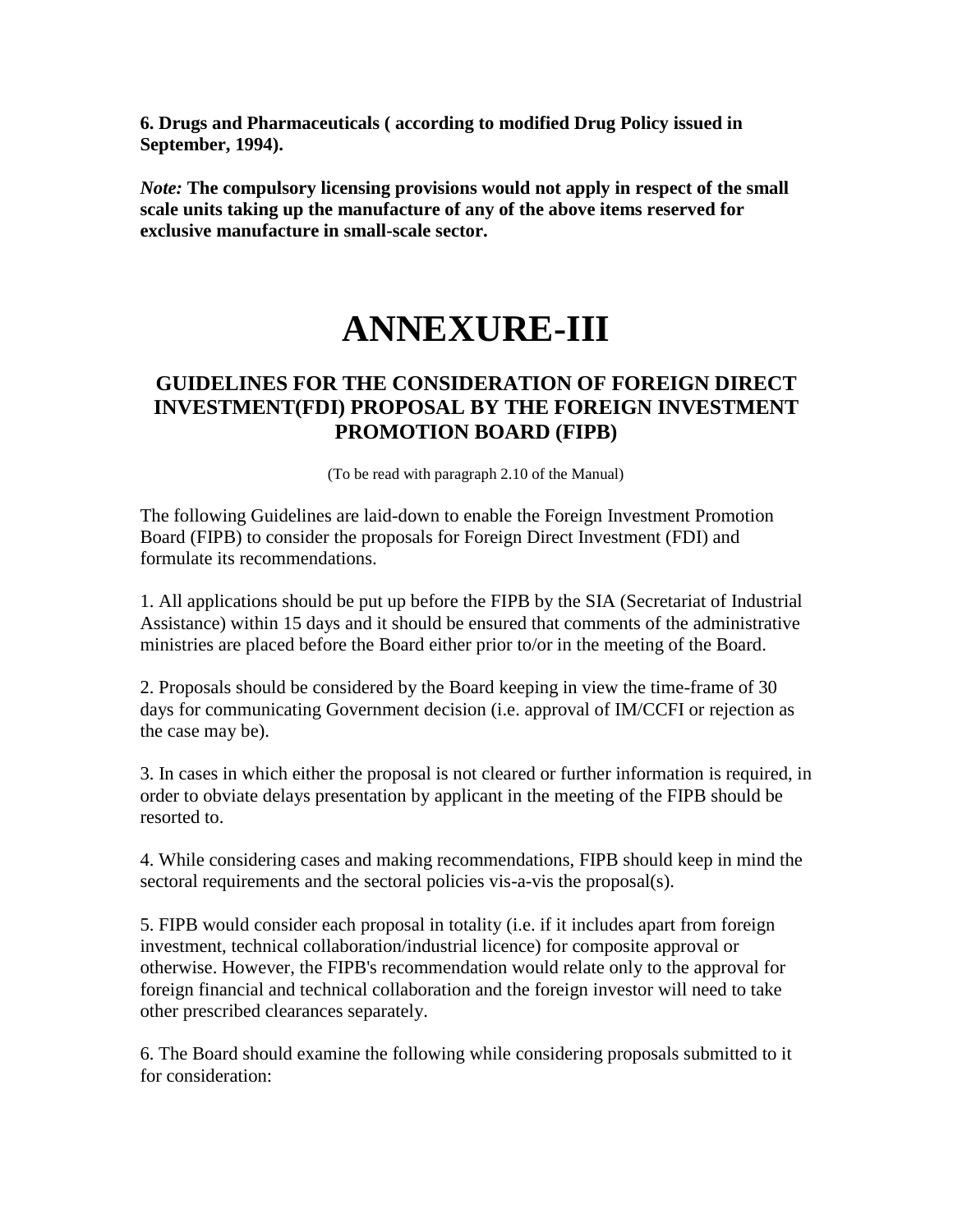(i) Whether the items of activity involve industrial licence or not and if so the considerations for grant of industrial licence must be gone into;

(ii) Whether the proposal involves technical collaboration and if so:- (a) the source and nature of technology sought to be transferred, (b) the terms of payment (payment of royalty by 100% subsidiaries is not permitted):

(iii) Whether the proposal involves any mandatory requirement for exports and if so whether the applicant is prepared to undertake such obligation (this is for items reserved for small scale sector as also for dividend balancing, and for 100% EOUs/EPZ units);

(iv) Whether the proposal involves any export projection and if so the items of export and the projected destinations;

(v) Whether the proposal has concurrent commitment under other schemes such as EPCG Scheme etc.

(vi) In the case of Export Oriented Units (EOUs) whether the prescribed minimum value addition norms and the minimum turn over of exports are met or not;

(vii) Whether the proposal involves relaxation of locational restrictions stipulated in the industrial licensing policy; and

(viii) Whether the proposal has any strategic or defence related considerations.

(ix) Whether the proposal has any previous joint venture or technology transfer/trademark agreement in the same or allied field in India, the detailed circumstance in which it is considered necessary to set-up a new joint venture/enter into new technology transfer (including trade mark), and proof that the new proposal would not in any way jeopardize the interest of the existing joint venture or technology/trade mark partner or other stake holders.

7. While considering proposals the following may be prioritised.

(a) Items/Activities covered under Automatic Route (i.e. those which do not qualify for automatic approval).

(b) Items falling in infrastructure sector.

(c ) Items which have an export potential

(d) Items which have large scale employment potential and especially for rural people.

(e) Items which have a direct or backward linkage with agro business/farm sector.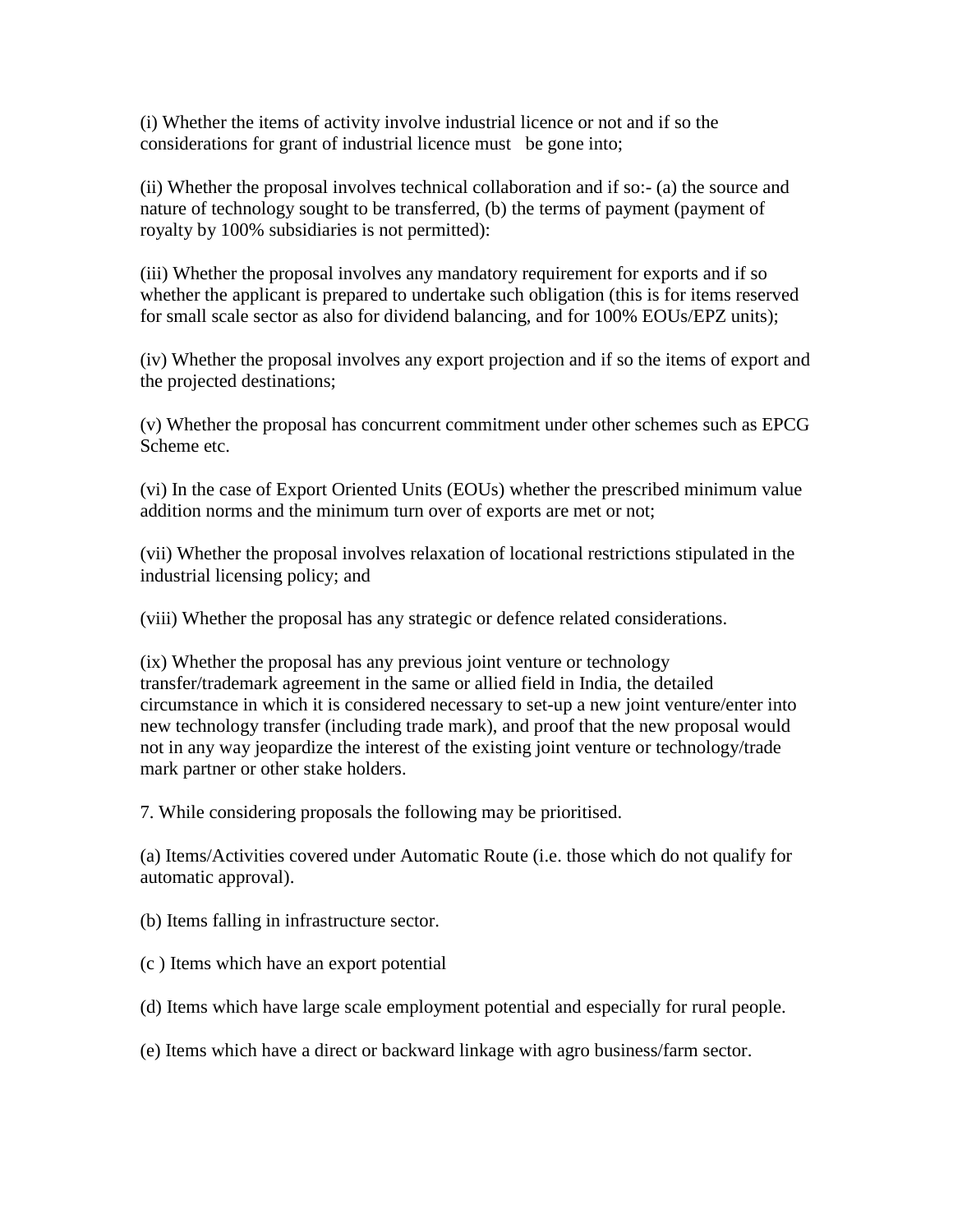(f) Item which have greater social relevance such as hospitals, human resource development, life saving drugs and equipment.

(g) Proposals which result in induction of technology or infusion of capital.

8. The following should be especially considered during the scrutiny and consideration of proposals:

(a) The extent of foreign equity proposed to be held (keeping in view sectoral caps if any - e.g. 24% for SSI units, 40% for air taxi/airlines operators, 49% in basic/cellular/paging, etc. in Telecom sector).

(b) Extent of equity with composition of foreign/NRI (which may include OCB)/resident Indians.

(c ) Extent of equity from the point of view whether the proposed project would amount to a holding company/wholly owned subsidiary/a company with dominant foreign investment (i.e. 75% or more) joint venture.

(d) Whether the proposed foreign equity is for setting up a new project (joint venture or otherwise) or whether it is for enlargement of foreign/NRI equity or whether it is for fresh induction of foreign equity/NRI equity in an existing Indian company.

(e) In the case of fresh induction of foreign/NRI equity and/or cases of enlargement of foreign/ NRI equity in existing Indian companies whether there is a resolution of the Board of Directors supporting the said induction/enlargement of foreign/NRI equity and whether there is a shareholders agreement or not.

(f) In the case of induction of fresh equity in the existing Indian companies and/or enlargement of foreign equity in existing Indian companies, the reason why the proposal has been made and the modality for induction/enhancement [i.e. whether by increase of paid up capital/authorised capital, transfer of shares (hostile or otherwise) whether by rights issue, or by what modality].

Cases pertaining to FIPB approvals, which involve increase in the non-resident equity within the approved percentage of non-resident equity in a joint venture company and enhancement of paid-up capital in a wholly owned subsidiary do not require FIPB approval provided the intent for increase in the amount of foreign equity is duly notified to SIA and formal documentation by way of intimation is made to SIA within 30 days of receipt of funds and allotment of shares (to non-resident shareholders).

(g) Issue/transfer/pricing of shares will be as per SEBI/RBI guidelines.

(h) Whether the activity is an industrial or a service activity or a combination of both.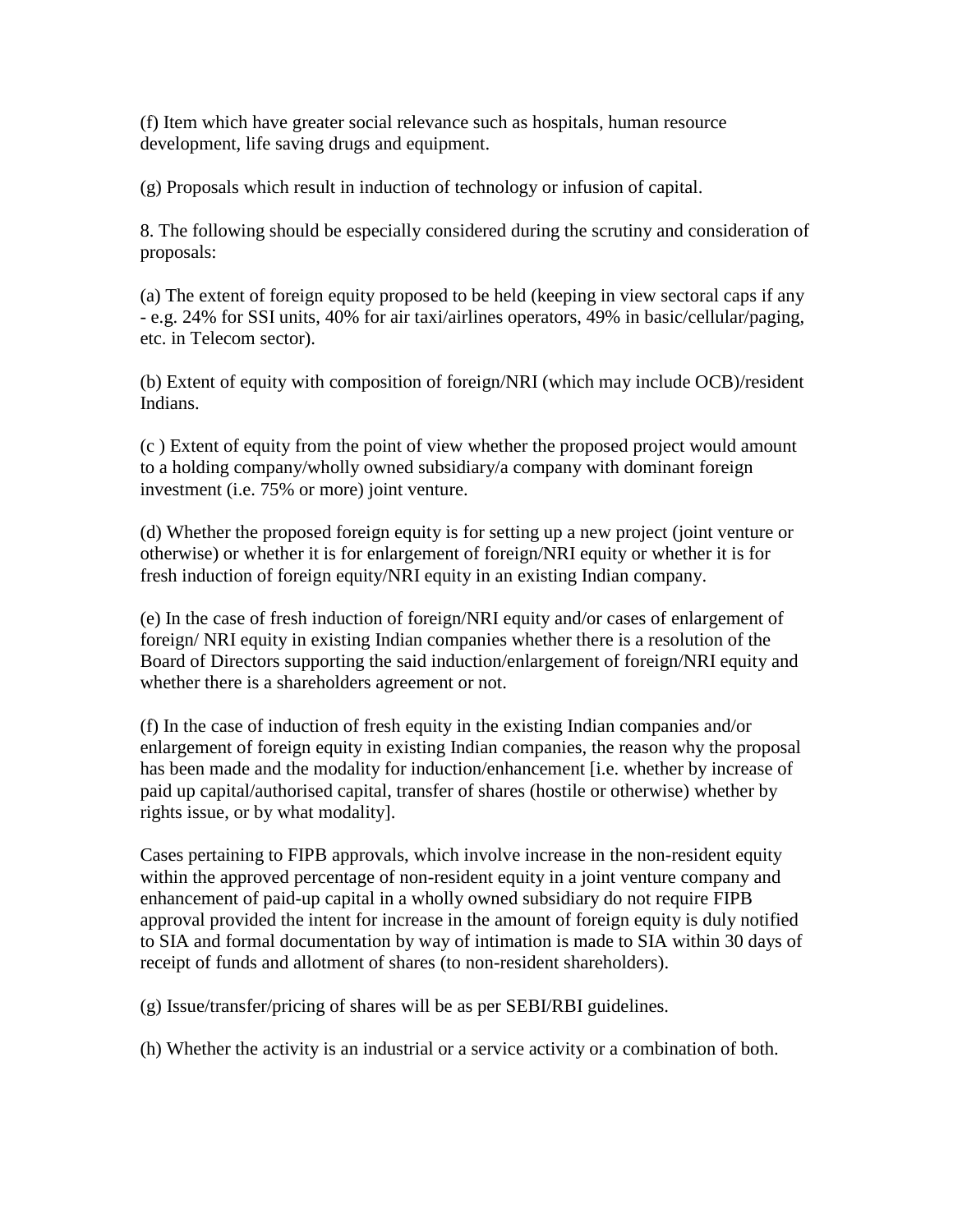(i) Whether the item of activity involves any restriction by way of reservation for the small scale sector.

(j) Whether there are any sectoral restrictions on the activity (e.g. there is ban on foreign investment in real estate while it is not so for NRI/OCB investment).

(k) Whether the item involves only trading activity and if so whether if involves export or both export and import, or also includes domestic trading and if domestic trading whether it also includes retail trading.

(l) Whether the proposal involves import of items which are either hazardous, banned or detrimental to environment (e.g. import of plastic scrap or recycled plastics).

9. In respect of actvities to which equity caps apply, FIPB may consider recommending higher levels of foreign equity as compared to the prescribed caps, keeping in view the special requirements and merits of each case.

10. In respect of other industries/activities the Board may consider recommending 51 per cent foreign equity on examination of each individual proposal. For higher levels of equity up to 74 per cent the Board may consider such proposals keeping in view considerations such as the extent of capital needed for the project, the nature and quality of technology, the requirements of marketing and management skills and the commitment for exports.

11. FIPB may consider and recommend proposals for 100 percent foreign owned holding/subsidiary companies based on the following criteria :

(a) where only "holding" operation is involved and all subsequent/downstream investments to be carried out would require prior approval of the Government.

(b) where proprietary technology is sought to be protected or sophisticated technology is proposed to be brought in;

(c ) where at least 50% of production is to be exported;

(d) Proposals for consultancy; and

(e) proposals for industrial model towns/industrial parks or estates.

12 In special cases, where the foreign investor is unable initially to identify an Indian joint venture partner, the Board may consider and recommend proposals permitting 100 per cent foreign equity on a temporary basis on the condition that the foreign investor would divest to the Indian parties (either individual, joint venture partners or general public or both) at least 26 per cent of its equity within a period of 3-5 years.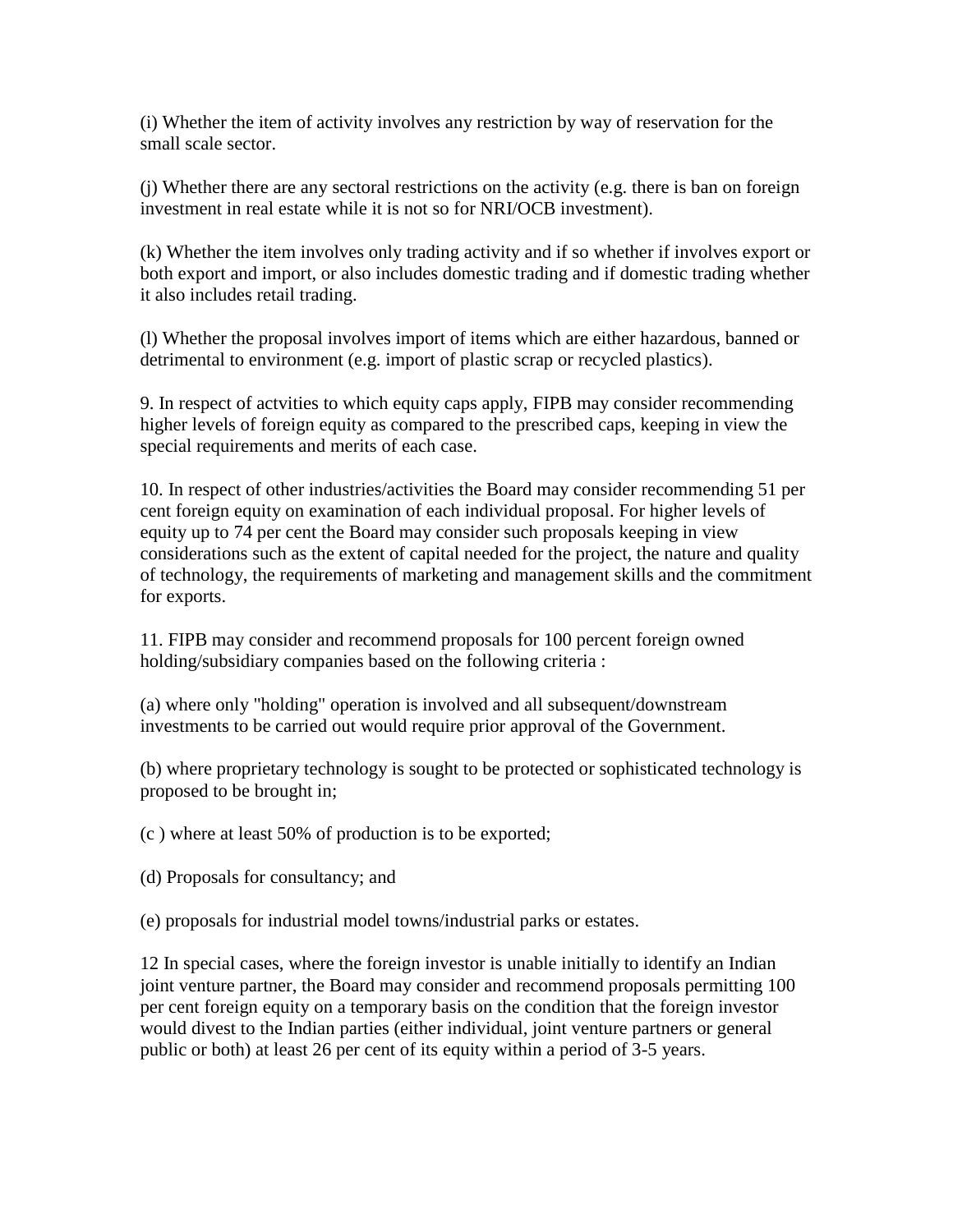13. Similarly in the case of a joint venture, where the Indian partner is unable to raise resources for expansion/technological upgradation of the existing industrial activity the Board may consider and recommend increase in the proportion/percentage (up to 100 per cent) of the foreign equity in the enterprise.

14. In respect of trading companies, 100 per cent foreign equity may be permitted in the case of the activities involving the following :

(i) exports;

(ii) bulk imports with export/ex-bonded warehouse sales;

(iii) cash and carry wholesale trading;

(iv) other import of goods or services provided at least 75% is for procurement and sale of goods and services among the companies of the same group.

15. In respect of the companies in the infrastructure/services sector where there is a prescribed cap for foreign investment, only the direct investment should be considered for the prescribed cap and foreign investment in an investing company should not be set off against this cap provided the foreign direct investment in such investing company does not exceed 49 per cent and the management of the investing company is with the Indian owners.

16. No condition specific to the letter of approval issued to a foreign investor would be changed or additional condition imposed subsequent to the issue of a letter of approval. This would not prohibit changes in general policies and regulations applicable to the industrial sector.

17. Where in case of a proposal (not being 100% subsidiary) foreign direct investment has been approved up to a designated percentage of foreign equity in the joint venture company the percentage would not be reduced while permitting induction of additional capital subsequently. Also in the case of approved activities, if the foreign investor(s) concerned wished to bring in additional capital on later dates keeping the investment to such approved activities, FIPB would recommend such cases for approval on an automatic basis.

18. As regards proposal for private sector banks, the application would be considered only after "in principle" permission is obtained from the Reserve Bank of India (RBI).

19. The restrictions prescribed for proposals in various sectors as obtained, at present, are given in the annexure-IV and these should be kept in view while considering the proposals.

The Guidelines are meant to assist the FIPB to consider proposals in an objective and transparent manner. These would not in any way restrict the flexibility or bind the FIPB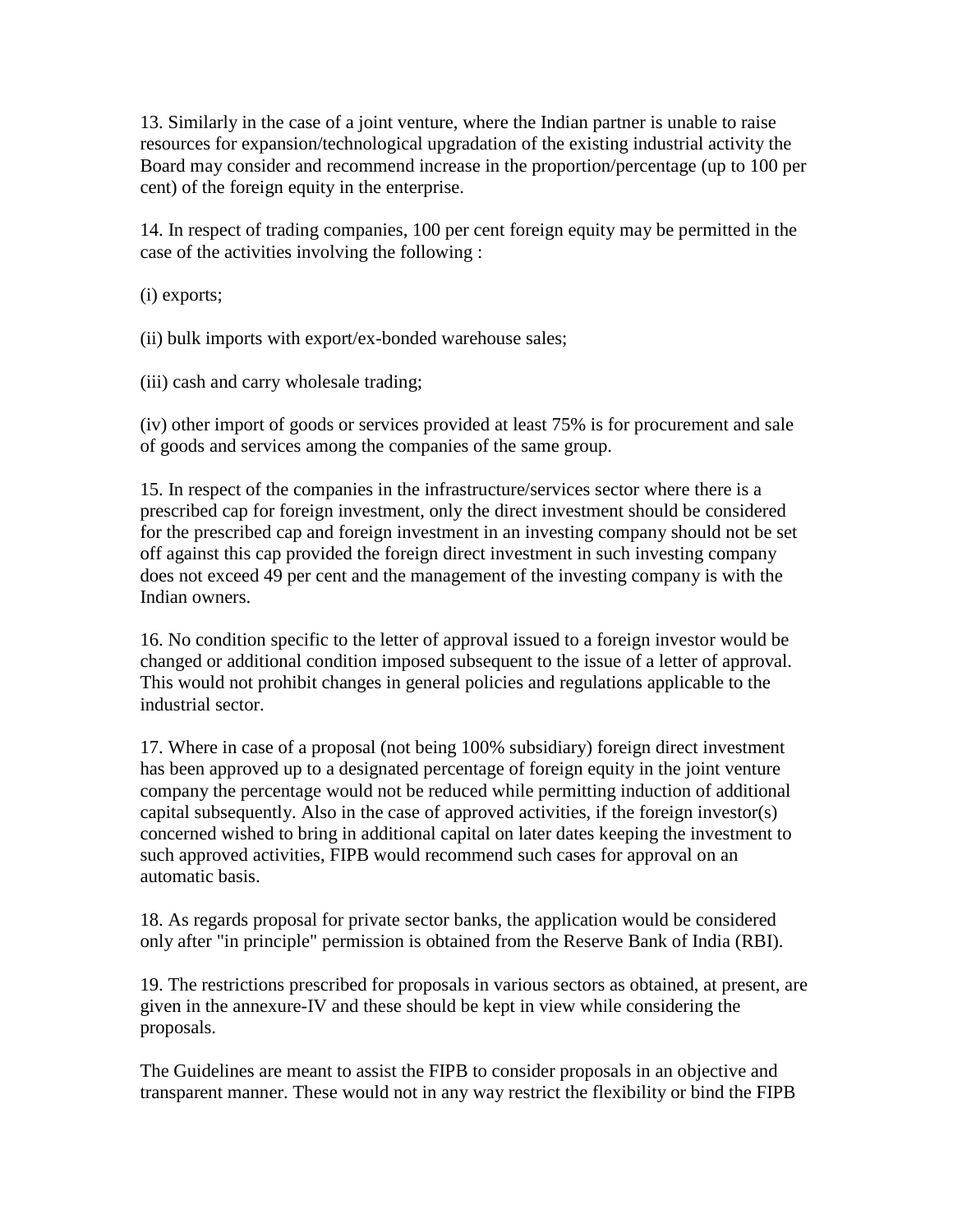from considering the proposals in their totality or making recommendation based on other criteria or special circumstances or features it considers relevant. Besides these are in the nature of administrative Guidelines and would not in any way be legally binding in respect of any recommendation to be made by the FIPB of decisions to be taken by the Government in cases involving Foreign Direct Investment (FDI).

These guidelines are issued without prejudice to the Government's right to issue fresh guidelines or change the legal provisions and policies whenever considered necessary.

## **ANNEXURE-IV**

#### **SECTOR SPECIFIC GUIDELINES FOR FOREIGN DIRECT INVESTMENT**

*Please see separate document on the Home Page under the above subject*

## **ANNEXURE-V**

#### **LIST OF CITIES WITH POPULATION OF 10 LAKHS (1 MILLION) AND ABOVE ACCORDING TO THE PROVISIONAL RESULTS OF 1991 CENSUS**

**Name of the Cities** 

**1. Greater Bombay U.A.** 

**2. Calcutta U.A.**

- **3. Delhi U.A.**
- **4. Madras U.A.**
- **5. Hyderabad U.A.**
- **6. Bangalore U.A.**
- **7. Ahmedabad U.A.**
- **8. Pune U.A.**